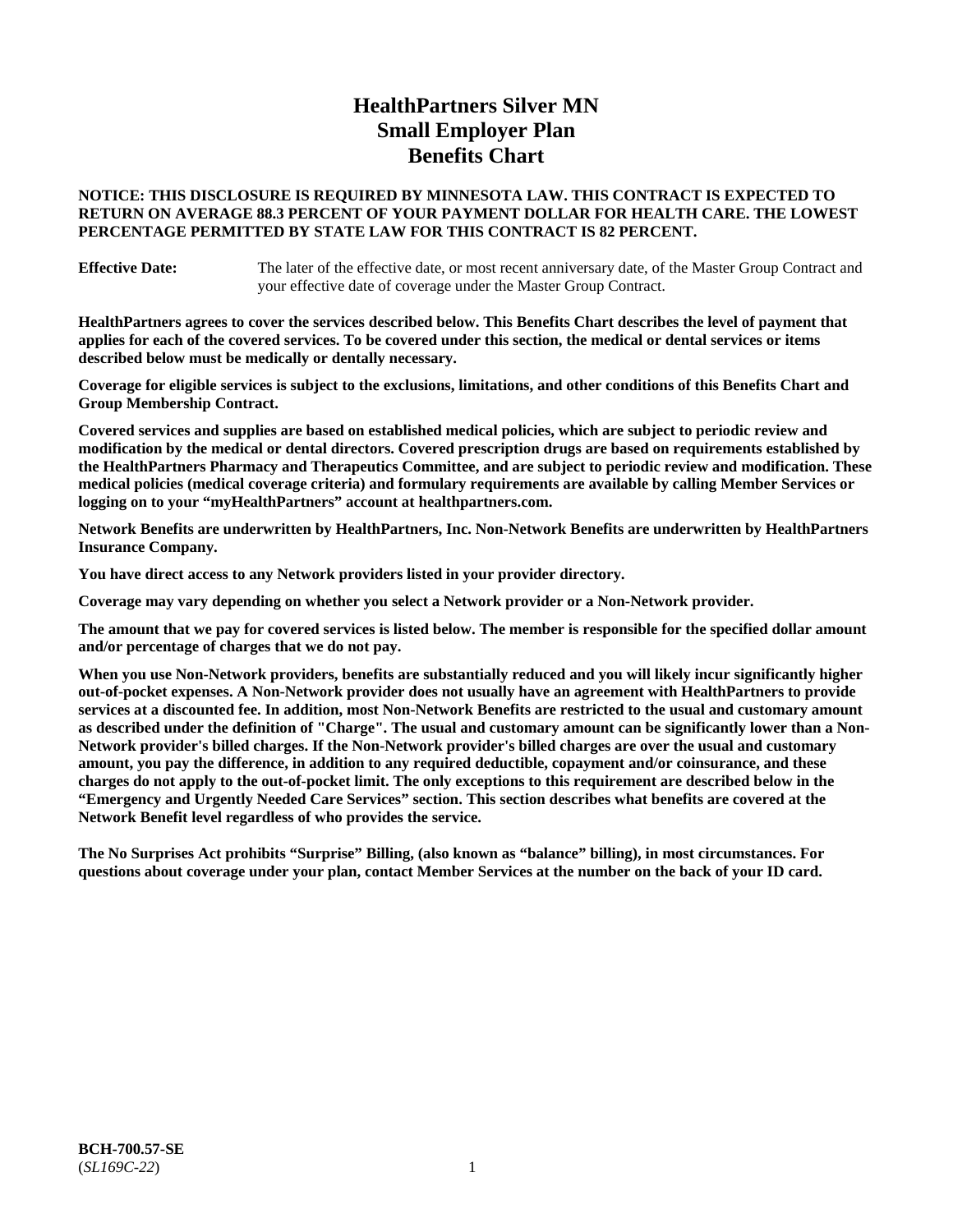# **These definitions apply to this Benefits Chart. They also apply to the Contract.**

| <b>Biosimilar Drugs:</b> | A prescription drug, approved by the Food and Drug Administration (FDA), that the FDA has<br>determined is biosimilar to and interchangeable with a biological brand name drug. Biosimilar<br>drugs are not considered generic drugs and are not covered under the generic drug benefit.                                                                                                                                                                                                                                                                                                                                           |
|--------------------------|------------------------------------------------------------------------------------------------------------------------------------------------------------------------------------------------------------------------------------------------------------------------------------------------------------------------------------------------------------------------------------------------------------------------------------------------------------------------------------------------------------------------------------------------------------------------------------------------------------------------------------|
| <b>Brand Name Drug:</b>  | A prescription drug, approved by the Food and Drug Administration (FDA), that is manufactured,<br>sold, or licensed for sale under a trademark by the pharmaceutical company that originally<br>researched and developed the drug. Brand name drugs have the same active-ingredient formula as<br>the generic version of the drug. However, generic drugs are manufactured and sold by other drug<br>manufacturers and are generally not available until after the patent on the brand name drug has<br>expired. A few brand name drugs may be covered at the generic drug benefit level if this is<br>indicated on the formulary. |
| <b>Calendar Year:</b>    | This is the 12-month period beginning 12:01 A.M. Central Time, on January 1, and ending 12:00<br>A.M. Central Time of the next following December 31.                                                                                                                                                                                                                                                                                                                                                                                                                                                                              |
| <b>Charge:</b>           | For covered services delivered by participating network providers, this is the provider's discounted<br>charge for a given medical/surgical service, procedure or item.                                                                                                                                                                                                                                                                                                                                                                                                                                                            |
|                          | For covered services delivered by non-network providers, a contracted rate may apply if such<br>arrangement is available to HealthPartners.                                                                                                                                                                                                                                                                                                                                                                                                                                                                                        |
|                          | For the Usual and Customary charge for covered services delivered by non-network providers, our<br>payment is calculated using one of the following options to be determined at HealthPartners'<br>discretion: 1) a percentage of the Medicare fee schedule; 2) a comparable schedule if the services<br>is not on the Medicare fee schedule; 3) a commercially reasonable rate for such service.                                                                                                                                                                                                                                  |
|                          | The Usual and Customary Charge is the maximum amount allowed that we consider in the<br>calculation of the payment of charges incurred for certain covered services. You must pay for any<br>charges above the usual and customary charge, and they do not apply to the out-of-pocket limit.                                                                                                                                                                                                                                                                                                                                       |
|                          | A charge is incurred for covered ambulatory medical and surgical services, on the date the service<br>or item is provided. A charge is incurred for covered inpatient services, on the date of admission to<br>a hospital. To be covered, a charge must be incurred on or after the member's effective date and<br>on or before the termination date.                                                                                                                                                                                                                                                                              |
| Copayment/Coinsurance:   | The specified dollar amount, or percentage, of charges incurred for covered services, which we do<br>not pay, but which a member must pay, each time a member receives certain medical services,<br>procedures or items. Our payment for those covered services or items begins after the copayment<br>or coinsurance is satisfied. Covered services or items requiring a copayment or coinsurance are<br>specified in this Benefits Chart.                                                                                                                                                                                        |
|                          | For services provided by a network provider:                                                                                                                                                                                                                                                                                                                                                                                                                                                                                                                                                                                       |
|                          | An amount which is listed as a flat dollar copayment is applied to a network provider's discounted<br>charges for a given service. However, if the network provider's discounted charge for a service or<br>item is less than the flat dollar copayment, you will pay the network provider's discounted charge.<br>An amount which is listed as a percentage of charges or coinsurance is based on the network<br>provider's discounted charges, calculated at the time the claim is processed, which may include an<br>agreed upon fee schedule rate for case rate or withhold arrangements.                                      |
|                          | For services provided by a non-network provider:                                                                                                                                                                                                                                                                                                                                                                                                                                                                                                                                                                                   |
|                          | Any copayment or coinsurance is applied to the lesser of the provider's charges or the usual and<br>customary charge for a service.                                                                                                                                                                                                                                                                                                                                                                                                                                                                                                |
|                          | A copayment or coinsurance is due at the time a service is provided, or when billed by the<br>provider. The copayment or coinsurance applicable for a scheduled visit with a network provider<br>will be collected for each visit, late cancellation and failed appointment. Services may not be<br>withheld for failure to pay a deductible or coinsurance at or prior to the time of service.                                                                                                                                                                                                                                    |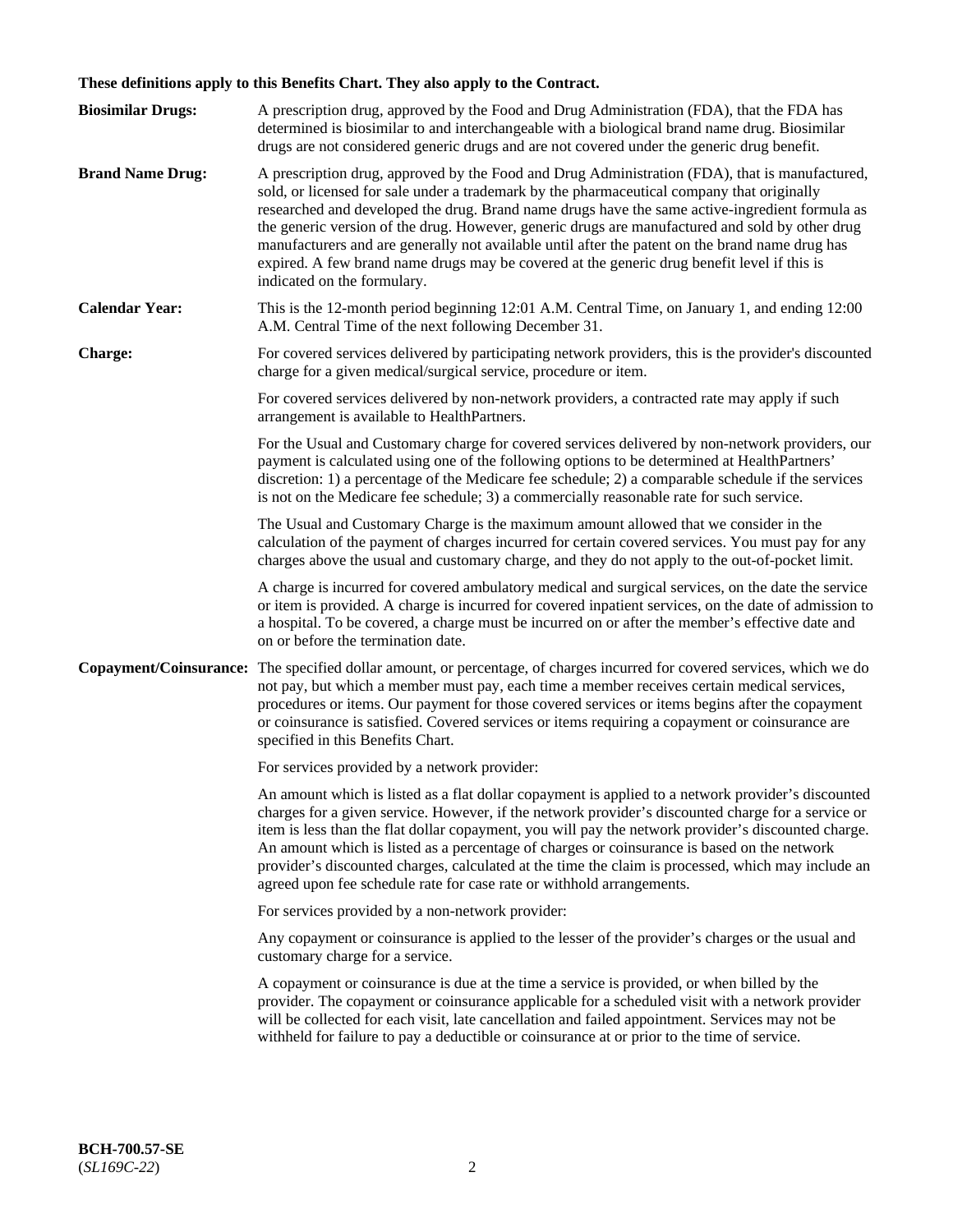| Deductible:                | The specified dollar amount of charges incurred for covered services, which we do not pay, but a<br>member or a family has to pay first in a calendar year. Our payment for those services or items<br>begins after the deductible is satisfied. For network providers, the amount of the charges that apply<br>to the deductible are based on the network provider's discounted charges, calculated at the time<br>the claim is processed, which may include an agreed upon fee schedule rate for case rate or<br>withhold arrangements. For non-network providers, the amount of charges that apply to the<br>deductible are the lesser of the provider's charges or the usual and customary charge for a service.                                                                                                                                                                                                                                                                                                                                                                                                                                                                                                                                             |
|----------------------------|------------------------------------------------------------------------------------------------------------------------------------------------------------------------------------------------------------------------------------------------------------------------------------------------------------------------------------------------------------------------------------------------------------------------------------------------------------------------------------------------------------------------------------------------------------------------------------------------------------------------------------------------------------------------------------------------------------------------------------------------------------------------------------------------------------------------------------------------------------------------------------------------------------------------------------------------------------------------------------------------------------------------------------------------------------------------------------------------------------------------------------------------------------------------------------------------------------------------------------------------------------------|
|                            | Any amounts paid or reimbursed by a third party, including but not limited to: point of service<br>rebates, manufacturer coupons, manufacturer debit cards or other forms of direct reimbursement to<br>a member for a product or service, will not apply toward your deductible, to the extent permitted<br>under state and federal law.                                                                                                                                                                                                                                                                                                                                                                                                                                                                                                                                                                                                                                                                                                                                                                                                                                                                                                                        |
|                            | Your plan has an embedded deductible. This means once a member meets the individual<br>deductible, the plan begins paying benefits for that person. If two or more members of the family<br>meet the family deductible, the plan begins paying benefits for all members of the family,<br>regardless of whether each member has met the individual deductible. However, a member may<br>not contribute more than the individual deductible toward the family deductible.                                                                                                                                                                                                                                                                                                                                                                                                                                                                                                                                                                                                                                                                                                                                                                                         |
|                            | All services are subject to the deductible unless otherwise indicated below in this Benefits Chart.                                                                                                                                                                                                                                                                                                                                                                                                                                                                                                                                                                                                                                                                                                                                                                                                                                                                                                                                                                                                                                                                                                                                                              |
| Formulary:                 | This is a current list, which may be revised from time to time, of formulary prescription drugs,<br>medications, equipment and supplies covered by us as indicated in the Benefits Chart which are<br>covered at the highest benefit level. Some drugs may require prior authorization to be covered as<br>formulary drugs. You may be granted an exception to the formulary that is available to you upon<br>request. These guidelines and procedures include exceptions to the formulary for anti-psychotic<br>prescription drugs prescribed to treat emotional disturbances or mental illness if your health care<br>provider (1) indicates to the dispensing pharmacist, orally or in writing, that the prescription must<br>be dispensed as indicated and (2) certifies in writing to us that the prescribed drug will best treat<br>your condition. Also, you may continue to receive certain non-formulary prescription drugs for<br>diagnosed mental illness or emotional disturbance when our formulary changes or you change<br>health plans for up to one year following the change. We also have written guidelines and<br>procedures for granting formulary exceptions for other drugs that are available to you upon request<br>or on our website. |
|                            | HMO Formulary Exception Process (including antipsychotic drugs). If you are prescribed a<br>drug, we must promptly grant you an exception to our formulary when your health care provider<br>indicates to us that:                                                                                                                                                                                                                                                                                                                                                                                                                                                                                                                                                                                                                                                                                                                                                                                                                                                                                                                                                                                                                                               |
|                            | (1) the formulary drug causes an adverse reaction to the patient;<br>(2) the formulary drug is contraindicated for the patient; or<br>(3) the health care provider demonstrates that the prescription drug must be dispensed as written<br>to provide maximum medical benefit to the patient.                                                                                                                                                                                                                                                                                                                                                                                                                                                                                                                                                                                                                                                                                                                                                                                                                                                                                                                                                                    |
|                            | The formulary, and information on drugs that require authorization, are available by calling<br>Member Services or logging on to your "myHealthPartners" account at healthpartners.com.                                                                                                                                                                                                                                                                                                                                                                                                                                                                                                                                                                                                                                                                                                                                                                                                                                                                                                                                                                                                                                                                          |
|                            | Formulary Changes. The formulary may change throughout the year. If you are affected by a<br>formulary change, you will receive at least 30 days' advanced notice of that change, and you<br>may request a formulary exception.                                                                                                                                                                                                                                                                                                                                                                                                                                                                                                                                                                                                                                                                                                                                                                                                                                                                                                                                                                                                                                  |
| <b>Generic Drug:</b>       | A prescription drug, approved by the Food and Drug Administration (FDA) that the FDA has<br>determined is comparable to a brand name drug product in dosage form, strength, route of<br>administration, quality, intended use and documented bioequivalence. Generally, generic drugs<br>cost less than brand name drugs. Some brand name drugs may be covered at the generic drug<br>benefit level if this is indicated on the formulary.                                                                                                                                                                                                                                                                                                                                                                                                                                                                                                                                                                                                                                                                                                                                                                                                                       |
| <b>Non-Formulary Drug:</b> | This is a prescription drug approved by the Food and Drug Administration (FDA) that is not on<br>the formulary, is medically necessary and is not investigative or otherwise excluded under this<br>Benefits Chart.                                                                                                                                                                                                                                                                                                                                                                                                                                                                                                                                                                                                                                                                                                                                                                                                                                                                                                                                                                                                                                              |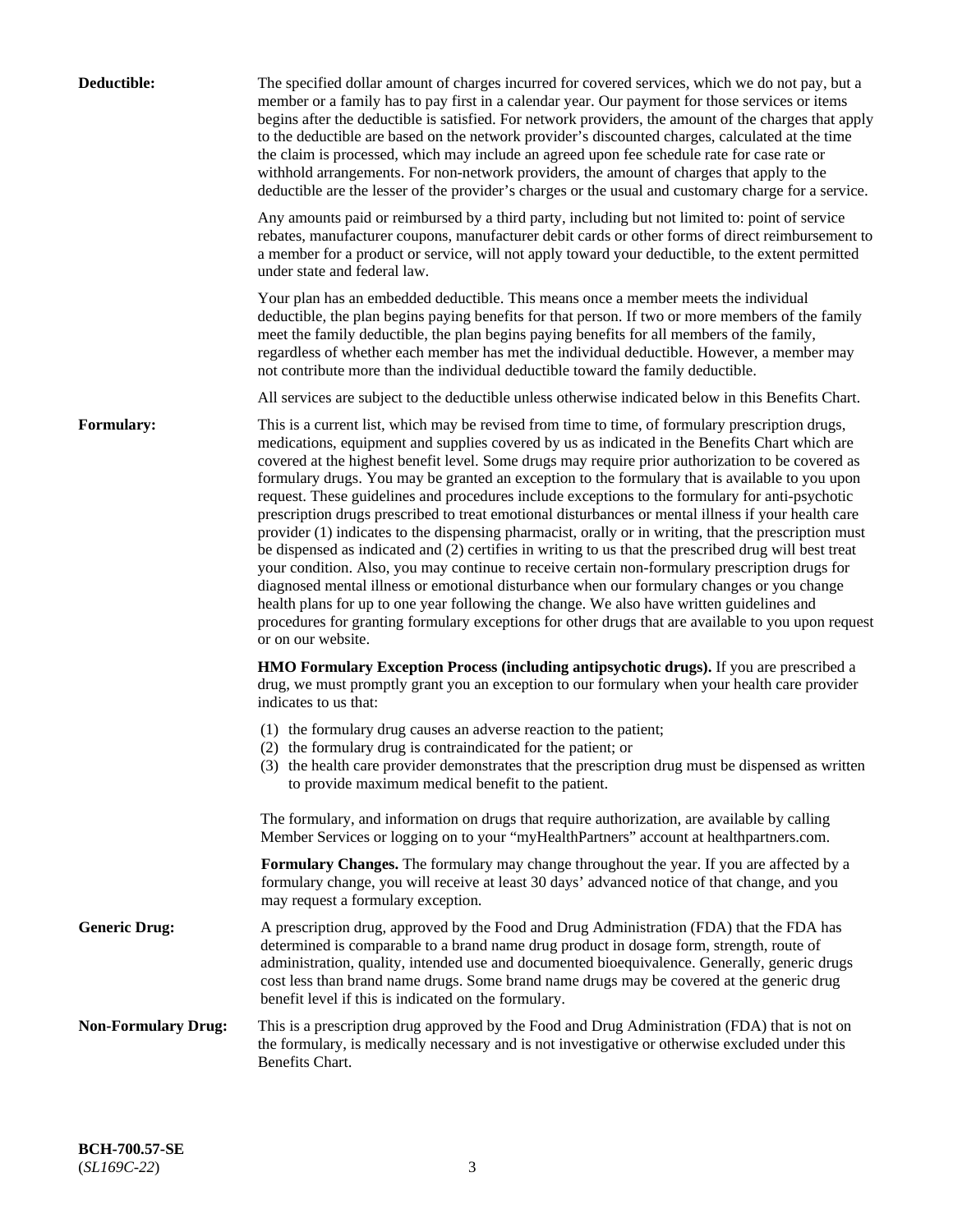| <b>Out-of-Pocket Expenses:</b> | You pay the specified copayments/coinsurance and deductibles applicable for particular services,<br>subject to the out-of-pocket limit described below. These amounts are in addition to the monthly<br>enrollment payments.                                                                                                                                                                                                                                                                                                        |
|--------------------------------|-------------------------------------------------------------------------------------------------------------------------------------------------------------------------------------------------------------------------------------------------------------------------------------------------------------------------------------------------------------------------------------------------------------------------------------------------------------------------------------------------------------------------------------|
| <b>Out-of-Pocket Limit:</b>    | You pay the copayments/coinsurance and deductibles for covered services, to the individual or<br>family out-of-pocket limit. Thereafter we cover 100% of the charges incurred for all other covered<br>services, for the rest of the calendar year. You pay amounts greater than the out-of-pocket limit if<br>you exceed any visit or day limits.                                                                                                                                                                                  |
|                                | Non-Network Benefits above the usual and customary charge (see definition of charge above) do<br>not apply to the out-of-pocket limit.                                                                                                                                                                                                                                                                                                                                                                                              |
|                                | Non-Network benefits for transplant surgery do not apply to the out-of-pocket limit.                                                                                                                                                                                                                                                                                                                                                                                                                                                |
|                                | Any amounts paid or reimbursed by a third party, including but not limited to: point of service<br>rebates, manufacturer coupons, manufacturer debit cards or other forms of direct reimbursement to<br>a member for a product or service, will not apply as an out of pocket expense, to the extent<br>permitted under state and federal law.                                                                                                                                                                                      |
|                                | You are responsible to keep track of the out-of-pocket expenses. Contact our Member Services<br>department for assistance in determining the amount paid by the enrollee for specific eligible<br>services received. Claims for reimbursement under the out-of-pocket limit provisions are subject<br>to the same time limits and provisions described under the "Claims Provisions" section of the<br>Contract.                                                                                                                    |
| <b>Specialty Drug List:</b>    | This is a current list, which may be revised from time to time, of prescription drugs, medications,<br>equipment and supplies, which are typically bio-pharmaceuticals. The purpose of a specialty drug<br>list is to facilitate enhanced monitoring of complex therapies used to treat specific conditions.<br>Specialty drugs are covered by us as indicated in this Benefits Chart. The specialty drug list is<br>available by calling Member Services or logging on to your "myHealthPartners" account at<br>healthpartners.com |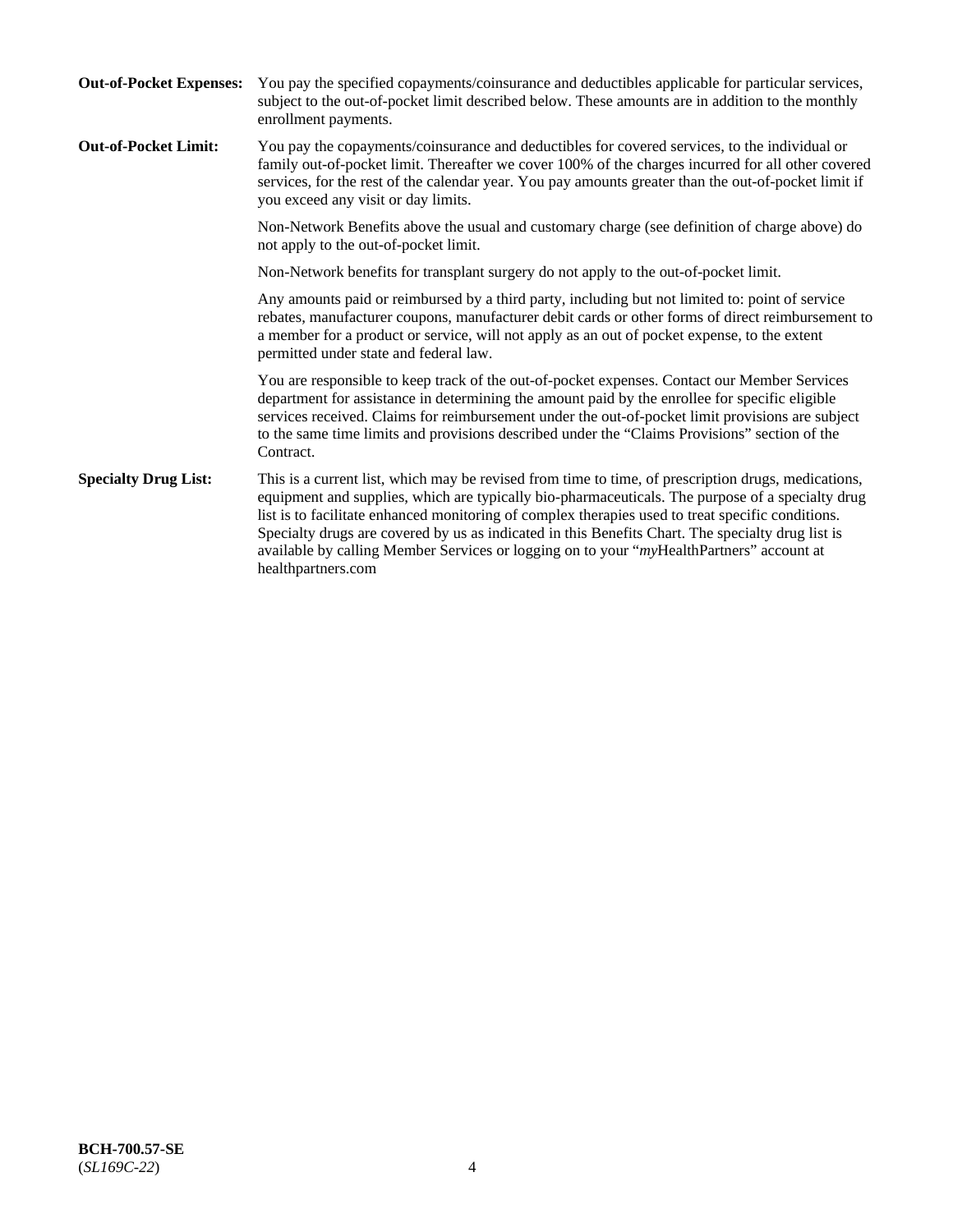## **DEDUCTIBLES AND OUT-OF-POCKET LIMITS**

### **Individual Calendar Year Deductible**

| <b>Network Benefits</b> | <b>Non-Network Benefits</b> |
|-------------------------|-----------------------------|
| \$5,000                 | \$10,000                    |

### **Family Calendar Year Deductible**

| <b>Network Benefits</b> | <b>Non-Network Benefits</b> |
|-------------------------|-----------------------------|
| $\frac{1}{2}$ \$15,000  | \$20,000                    |

Separate deductibles must be satisfied under the Network Benefits and Non-Network Benefits.

Your plan has an embedded deductible. This means once a member meets the individual deductible, the plan begins paying benefits for that person. If two or more members of the family meet the family deductible, the plan begins paying benefits for all members of the family, regardless of whether each member has met the individual deductible. However, a member may not contribute more than the individual deductible toward the family deductible.

Any amounts paid or reimbursed by a third party, including but not limited to: point of service rebates, manufacturer coupons, debit cards or other forms of direct reimbursement to a member for a product or service, will not apply toward your deductible, to the extent permitted under state and federal law.

#### **Individual Calendar Year Out-of-Pocket Limit**

| <b>Network Benefits</b> | <b>Non-Network Benefits</b> |
|-------------------------|-----------------------------|
| \$8,200                 | \$30,000                    |

### **Family Calendar Year Out-of-Pocket Limit**

| <b>Network Benefits</b> | Non-Network Benefits |
|-------------------------|----------------------|
| \$16,400                | \$60,000             |

Separate Out-of-Pocket Limits must be satisfied under the Network Benefits and Non-Network Benefits.

Non-Network Benefits above the usual and customary charge will not apply toward the individual or family out-of-pocket limit.

Non-Network benefits for transplant surgery do not apply to the out-of-pocket limit.

Any amounts paid or reimbursed by a third party, including but not limited to: point of service rebates, manufacturer coupons, manufacturer debit cards or other forms of direct reimbursement to a member for a product or service, will not apply as an out of pocket expense, to the extent permitted under state and federal law.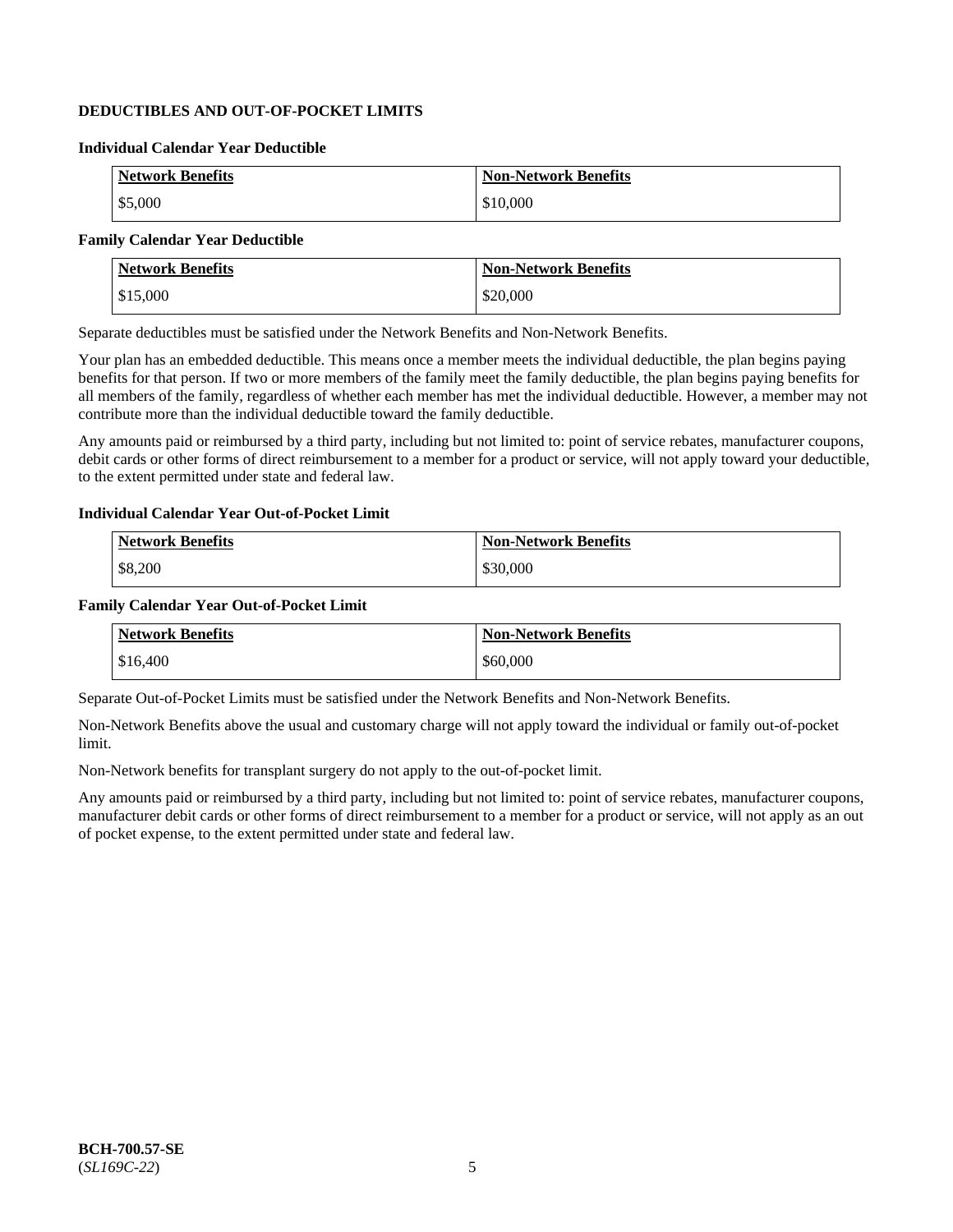## **AMBULANCE AND MEDICAL TRANSPORTATION**

### **Covered Services:**

We cover ambulance and medical transportation for medical emergencies.

We also cover medically necessary, non-emergency medical transportation if it meets our medical coverage criteria.

Covered services and supplies are based on established medical policies, which are subject to periodic review and modification by the medical or dental directors. These medical policies (medical coverage criteria) and applicable prior authorization requirements are available by calling Member Services or logging on to your "myHealthPartners" account at [healthpartners.com.](https://www.healthpartners.com/hp/index.html)

| Network Benefits             | <b>Non-Network Benefits</b> |
|------------------------------|-----------------------------|
| 70% of the charges incurred. | See Network Benefits.       |

### **Not Covered:**

See "Services Not Covered" in the Group Membership Contract.

## **BEHAVIORAL HEALTH SERVICES**

## **Covered Services:**

Covered services are based on established medical policies, which are subject to periodic review and modification by the medical directors. These medical policies (medical coverage criteria) are available by calling Member Services or logging on to your "*my*HealthPartners" account at [healthpartners.com.](http://www.healthpartners.com/)

You have rights to parity in mental health and substance use disorder treatment as required by the federal Mental Health Parity and Addiction Equity Act and Minnesota Statutes, section 62Q.47. These laws require:

- That mental health and substance use disorder services be covered on the same basis as medical services;
- That cost-sharing for mental health and substance use disorder services can be no more restrictive than cost-sharing for similar medical services;
- That treatment restrictions and limitation such as prior authorization and medical necessity can be no more restrictive than for similar medical services;
- That if enrollees have concerns they can call Member Services, file a complaint with HealthPartners, or file a complaint with the Minnesota Department of Health.

### **Mental health services**

We cover services for: mental health diagnoses as described in the Diagnostic and Statistical Manual of Mental Disorders – Fifth Edition (DSM-5) (most recent edition).

We also provide coverage for mental health treatment ordered by a Minnesota court under a valid court order that is issued on the basis of a behavioral care evaluation performed by a licensed psychiatrist or doctoral level licensed psychologist, which includes a diagnosis and an individual treatment plan for care in the most appropriate, least restrictive environment. We must be given a copy of the court order and the behavioral care evaluation, the service must be a covered benefit under this plan, and the service must be provided by a network provider, or other provider as required by law. We cover the evaluation upon which the court order was based if it was provided by a network provider. We also provide coverage for the initial mental health evaluation of a child, regardless of whether that evaluation leads to a court order for treatment, if the evaluation is ordered by a Minnesota juvenile court.

**Outpatient services, including intensive outpatient and day treatment:** We cover medically necessary outpatient professional mental health services for evaluation, crisis intervention, and treatment of mental health disorders.

A comprehensive diagnostic assessment will be used as the basis for a determination by a mental health professional, concerning the appropriate treatment and the extent of services required.

Outpatient services we cover for a diagnosed mental health condition include the following:

- Individual, group, family, and multi-family therapy;
- Medication management provided by a physician, certified nurse practitioner, or physician's assistant;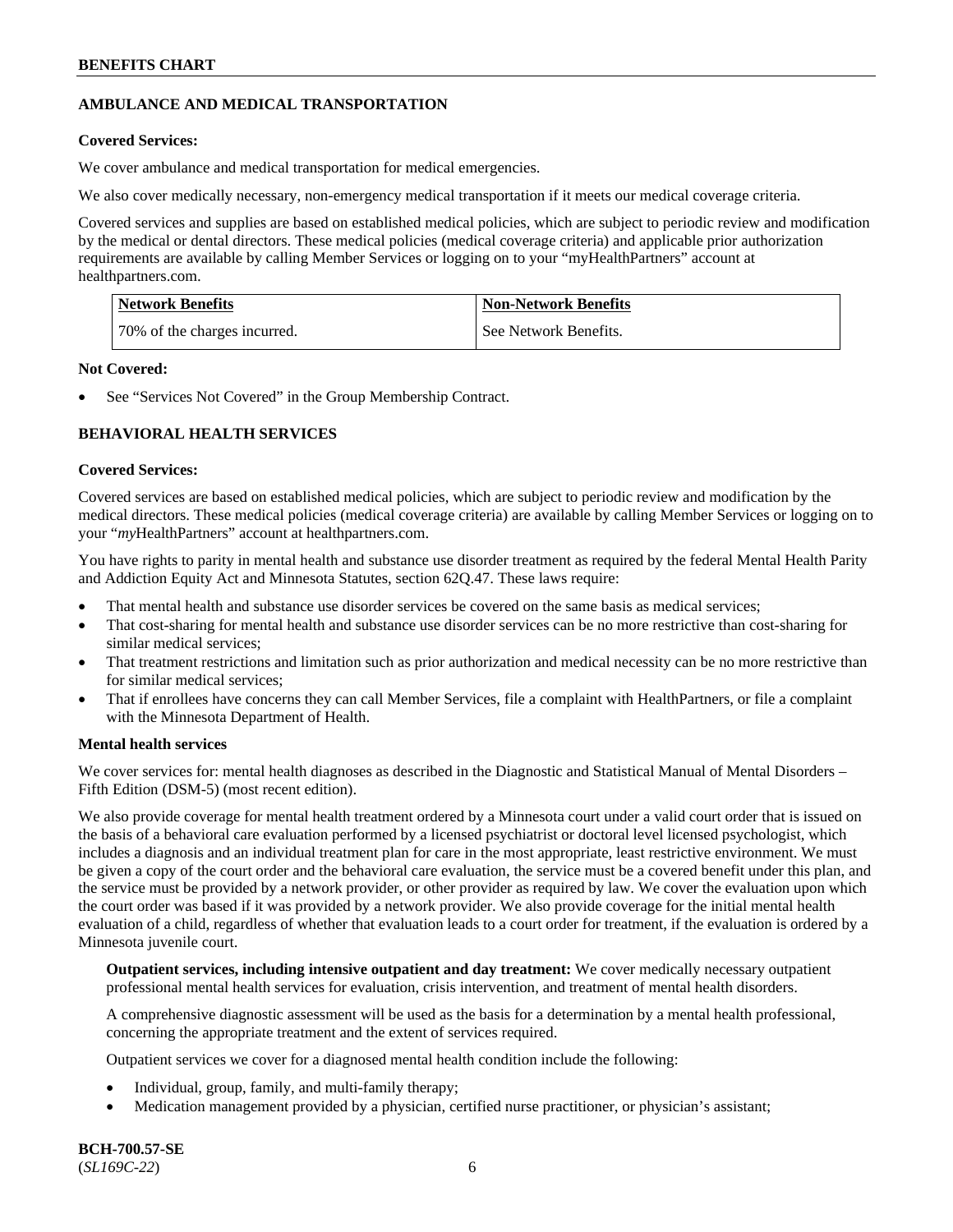- Psychological testing services for the purposes of determining the differential diagnoses and treatment planning for patients currently receiving behavioral health services;
- Day treatment and intensive outpatient services in a licensed program;
- Partial hospitalization services in a licensed hospital or community mental health center;
- Psychotherapy and nursing services provided in the home if authorized by us; and
- Treatment for gender dysphoria.

| <b>Network Benefits</b>                                                                                                                                                                                                                                                         | <b>Non-Network Benefits</b>  |
|---------------------------------------------------------------------------------------------------------------------------------------------------------------------------------------------------------------------------------------------------------------------------------|------------------------------|
| 70% of the charges incurred.                                                                                                                                                                                                                                                    | 50% of the charges incurred. |
| <b>First three visits</b>                                                                                                                                                                                                                                                       |                              |
| The first three mental health and substance use disorder<br>visits, urgent care visits, office visits, convenience<br>clinic visits, telephone visits and e-visits (other than<br>Virtuwell) combined in a calendar year are covered at<br>100%, not subject to the deductible. |                              |
| Physicians services are included; however charges for<br>day treatment services, group visits, office procedures,<br>laboratory, radiology and other ancillary services are<br>not included and will be subject to your deductible and<br>coinsurance.                          |                              |

#### **Group therapy**

| <b>Network Benefits</b>      | <b>Non-Network Benefits</b>  |
|------------------------------|------------------------------|
| 70% of the charges incurred. | 50% of the charges incurred. |

#### **Inpatient services, including mental health residential treatment services:** We cover the following:

- Medically necessary inpatient services in a hospital and professional services for treatment of mental health disorders. Medical stabilization is covered under inpatient hospital services in the "Hospital and Skilled Nursing Facility Services" section; and
- Medically necessary mental health residential treatment services. This care must be authorized by us and provided by a hospital or residential behavioral health treatment facility licensed by the local state or Department of Health and Human Services. Services not covered under this benefit include halfway houses, group homes, extended care facilities, shelter services, correctional services, detention services, transitional services, group residential services, foster care services and wilderness programs.

| Network Benefits             | Non-Network Benefits         |
|------------------------------|------------------------------|
| 70% of the charges incurred. | 50% of the charges incurred. |

#### **Substance use disorder (SUD) services**

We cover medically necessary services for assessments by a licensed alcohol and drug counselor and treatment of substanceuse disorders as defined in the latest edition of the DSM-5.

**Outpatient services, including intensive outpatient and day treatment:** We cover medically necessary outpatient professional services for the diagnosis and treatment of substance use disorders. Substance use disorder treatment programs must be licensed by the applicable state agency.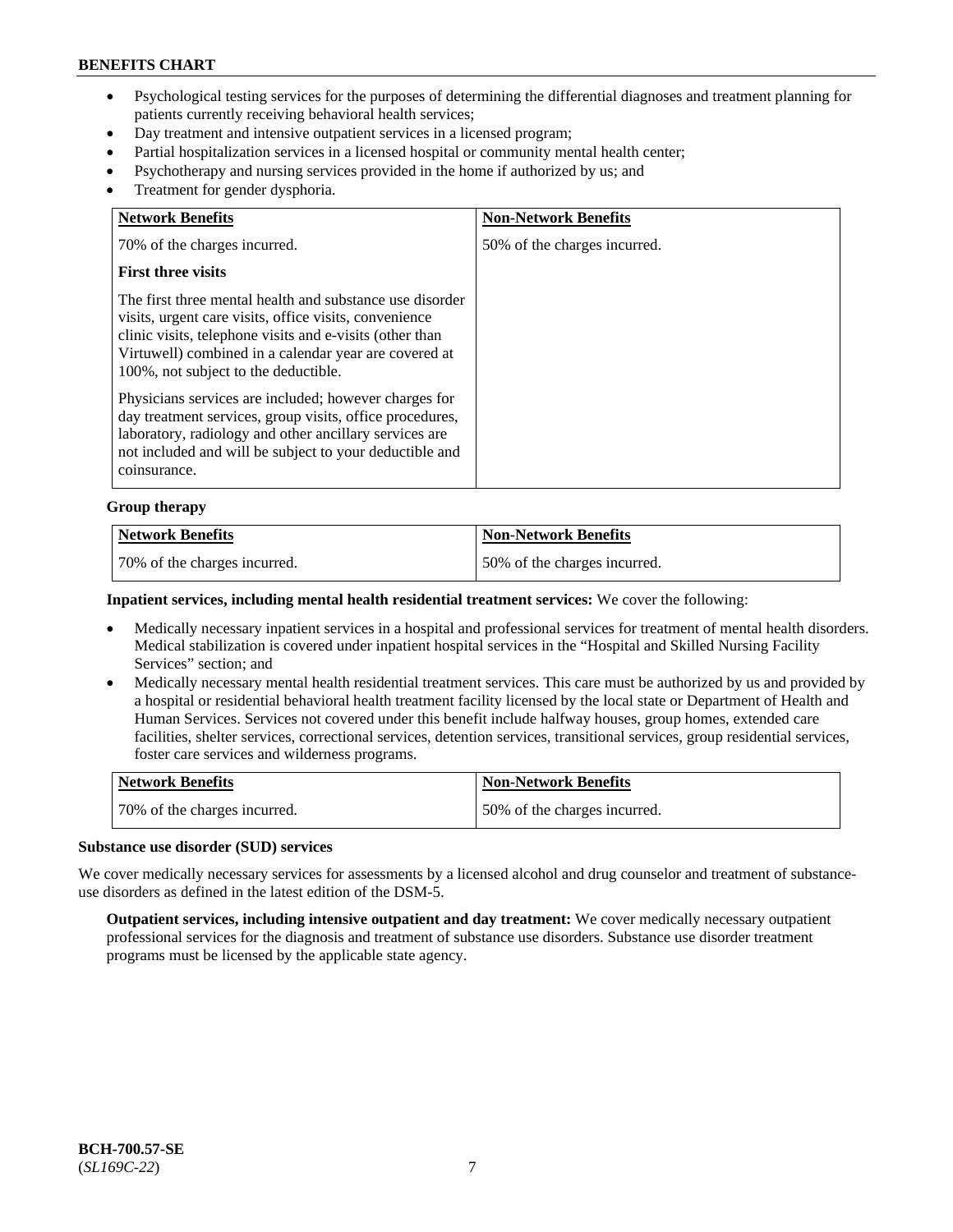Outpatient services we cover for a diagnosed substance use disorder include the following:

- Individual, group, family, and multi-family therapy provided in an office setting;
- Opiate replacement therapy including methadone and buprenorphine treatment; and
- Day treatment and intensive outpatient services in a licensed program.

| <b>Network Benefits</b>                                                                                                                                                                                                                                                         | <b>Non-Network Benefits</b>  |
|---------------------------------------------------------------------------------------------------------------------------------------------------------------------------------------------------------------------------------------------------------------------------------|------------------------------|
| 70% of the charges incurred.                                                                                                                                                                                                                                                    | 50% of the charges incurred. |
| <b>First three visits</b>                                                                                                                                                                                                                                                       |                              |
| The first three mental health and substance use disorder<br>visits, urgent care visits, office visits, convenience<br>clinic visits, telephone visits and e-visits (other than<br>Virtuwell) combined in a calendar year are covered at<br>100%, not subject to the deductible. |                              |
| Physicians services are included; however charges for<br>day treatment services, group visits, office procedures,<br>laboratory, radiology and other ancillary services are<br>not included and will be subject to your deductible and<br>coinsurance.                          |                              |

**Inpatient services:** We cover the following:

- Medically necessary inpatient services in a hospital or primary residential treatment in a licensed substance use disorder treatment center. Primary residential treatment is an intensive residential treatment program of limited duration, typically 30 days or less.
- Services provided in a hospital that is licensed by the local state and accredited by Medicare.
- Detoxification services in a hospital or community detoxification facility if it is licensed by the local Department of Health and Human Services.

| <b>Network Benefits</b>      | <b>Non-Network Benefits</b>  |
|------------------------------|------------------------------|
| 70% of the charges incurred. | 50% of the charges incurred. |

### **Not Covered:**

See "Services Not Covered" in the Group Membership Contract.

### **CHIROPRACTIC SERVICES**

#### **Covered Services:**

We cover chiropractic services for rehabilitative care, provided to diagnose and treat acute neuromusculo-skeletal conditions.

Massage therapy which is performed in conjunction with other treatment/modalities by a chiropractor, is part of a prescribed treatment plan and is not billed separately is covered.

| Network Benefits             | <b>Non-Network Benefits</b>           |
|------------------------------|---------------------------------------|
| 70% of the charges incurred. | 50% of the charges incurred.          |
|                              | Limit of 20 visits per calendar year. |

## **Not Covered:**

- Massage therapy for the purpose of comfort or convenience of the member.
- See "Services Not Covered" in the Group Membership Contract.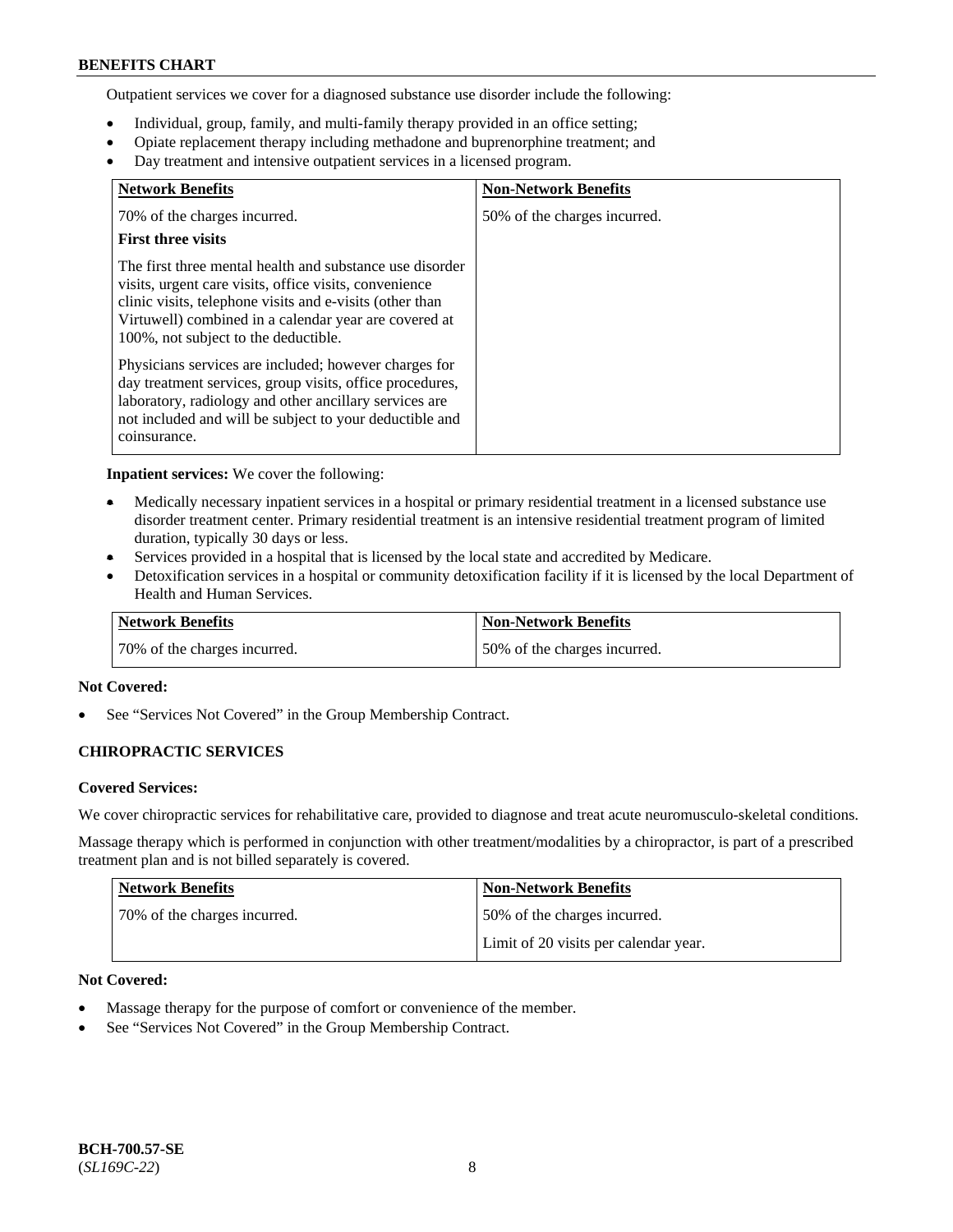## **CLINICAL TRIALS**

### **Covered Services:**

We cover certain routine services if you participate in a Phase I, Phase II, Phase III or Phase IV clinical trial that is conducted in relation to the prevention, detection, or treatment of cancer or other life-threatening disease or condition as defined in the Affordable Care Act. We cover routine patient costs for services that would be eligible under this Benefits Chart if the service was provided outside of a clinical trial.

| <b>Network Benefits</b>                                | <b>Non-Network Benefits</b>                            |
|--------------------------------------------------------|--------------------------------------------------------|
| Coverage level is same as corresponding Network        | Coverage level is same as corresponding Non-Network    |
| Benefit, depending on type of service provided such as | Benefit, depending on type of service provided such as |
| Office Visits for Illness or Injury, Inpatient or      | Office Visits for Illness or Injury, Inpatient or      |
| <b>Outpatient Hospital Services.</b>                   | <b>Outpatient Hospital Services.</b>                   |

### **Not Covered:**

- The investigative item, device or service itself.
- Items or services that are provided solely to satisfy data collection and analysis needs and that are not used in the direct clinical management of the patient.
- A service that is clearly inconsistent with widely accepted and established standards of care for a particular diagnosis.
- See "Services Not Covered" in the Group Membership Contract.

## **DENTAL SERVICES**

## **Covered Services:**

We cover services as described below.

**Accidental dental services:** We cover dentally necessary services to treat and restore damage done to sound, natural, unrestored teeth as a result of an accidental injury. Coverage is for damage caused by external trauma to face and mouth only, not for cracked or broken teeth which result from biting or chewing. We cover restorations, root canals, crowns and replacement of teeth lost that are directly related to the accident in which the member was involved. We cover initial exams, xrays, and palliative treatment including extractions, and other oral surgical procedures directly related to the accident. Subsequent treatment must be initiated within the specified time-frame and must be directly related to the accident. We do not cover restoration and replacement of teeth that are not "sound and natural" at the time of the accident.

Full mouth rehabilitation to correct occlusion (bite) and malocclusion (misaligned teeth not due to the accident) are not covered.

When an implant-supported dental prosthetic treatment is pursued, the accidental dental benefit will be applied to the prosthetic procedure. Benefits are limited to the amount that would be paid toward the placement of a removable dental prosthetic appliance that could be used in the absence of implant treatment. Care must be provided or pre-authorized by a HealthPartners dentist.

| <b>Network Benefits</b>      | <b>Non-Network Benefits</b>  |
|------------------------------|------------------------------|
| 70% of the charges incurred. | 50% of the charges incurred. |

For all accidental dental services, treatment and/or restoration must be initiated within six months of the date of the injury. Coverage is limited to the initial course of treatment and/or initial restoration. Services must be provided within twenty-four months of the date of injury to be covered.

### **Medical referral dental services**

**Medically necessary outpatient dental services:** We cover medically necessary outpatient dental services. Coverage is limited to dental services required for treatment of an underlying medical condition, e.g., removal of teeth to complete radiation treatment for cancer of the jaw, cysts and lesions.

| Network Benefits             | <b>Non-Network Benefits</b>  |
|------------------------------|------------------------------|
| 70% of the charges incurred. | 50% of the charges incurred. |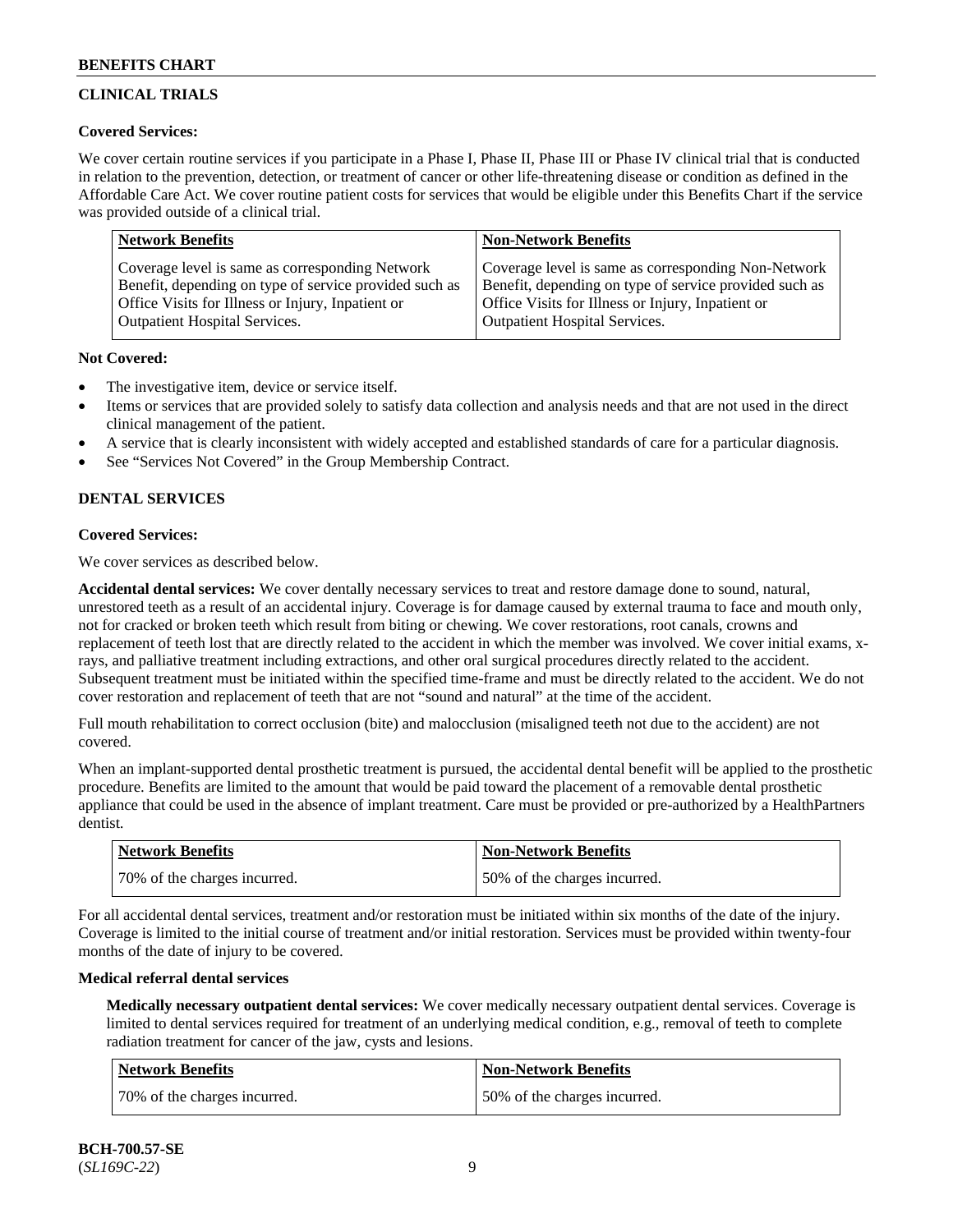**Medically necessary hospitalization and anesthesia for dental care:** We cover medically necessary hospitalization for dental care. This is limited to charges incurred by a member who: (1) is a child under age 5; (2) is severely disabled; (3) has a medical condition and requires hospitalization or general anesthesia for dental care treatment; or (4) is a child between age 5 and 12 and care in dental offices has been attempted unsuccessfully and usual methods of behavior modification have not been successful, or when extensive amounts of restorative care, exceeding four appointments, are required. Coverage is limited to facility and anesthesia charges. Oral surgeon/dentist professional fees are not covered.

| <b>Network Benefits</b>      | Non-Network Benefits         |
|------------------------------|------------------------------|
| 70% of the charges incurred. | 50% of the charges incurred. |

**Medical complications of dental care:** We cover medical complications of dental care. Treatment must be medically necessary care and related to medical complications of non-covered dental care, including complications of the head, neck, or substructures.

| Network Benefits             | <b>Non-Network Benefits</b>  |
|------------------------------|------------------------------|
| 70% of the charges incurred. | 50% of the charges incurred. |

**Oral surgery:** We cover oral surgery. Coverage is limited to treatment of medical conditions requiring oral surgery, such as treatment of oral neoplasm, non-dental cysts, fracture of the jaws, trauma of the mouth and jaws.

| <b>Network Benefits</b>      | <b>Non-Network Benefits</b>  |
|------------------------------|------------------------------|
| 70% of the charges incurred. | 50% of the charges incurred. |

**Treatment of cleft lip and cleft palate:** We cover treatment of cleft lip and cleft palate of a dependent child to age 26, including orthodontic treatment and oral surgery directly related to the cleft. Benefits are limited to inpatient or outpatient expenses arising from medical and dental treatment that was scheduled or initiated prior to the dependent turning age 19. Dental services that are not required for the treatment of cleft lip or cleft palate are not covered. If a dependent child covered under this Contract is also covered under a dental plan which includes orthodontic services, that dental plan shall be considered primary for the necessary orthodontic services. Oral appliances are subject to the same copayment, conditions and limitations as durable medical equipment.

| Network Benefits             | <b>Non-Network Benefits</b>  |
|------------------------------|------------------------------|
| 70% of the charges incurred. | 50% of the charges incurred. |

**Treatment of temporomandibular disorder (TMD) and craniomandibular disorder (CMD):** We cover surgical and nonsurgical treatment of temporomandibular disorder (TMD) and craniomandibular disorder (CMD), which is medically necessary care. Dental services which are not required to directly treat TMD or CMD are not covered.

| <b>Network Benefits</b>      | <b>Non-Network Benefits</b>  |
|------------------------------|------------------------------|
| 70% of the charges incurred. | 50% of the charges incurred. |

### **Not Covered:**

- Dental treatment, procedures or services not listed in this Benefits Chart.
- Accident related dental services if treatment is (1) provided to teeth which are not sound and natural, (2) to teeth which have been restored, (3) initiated beyond six months from the date of the injury, (4) received beyond the initial treatment or restoration or (5) received beyond twenty-four months from the date of injury.
- Oral surgery to remove wisdom teeth.
- Orthognathic treatment or procedures and all related services, unless it is required to treat TMD or CMD and it meets our medical coverage criteria.
- See "Services Not Covered" in the Group Membership Contract.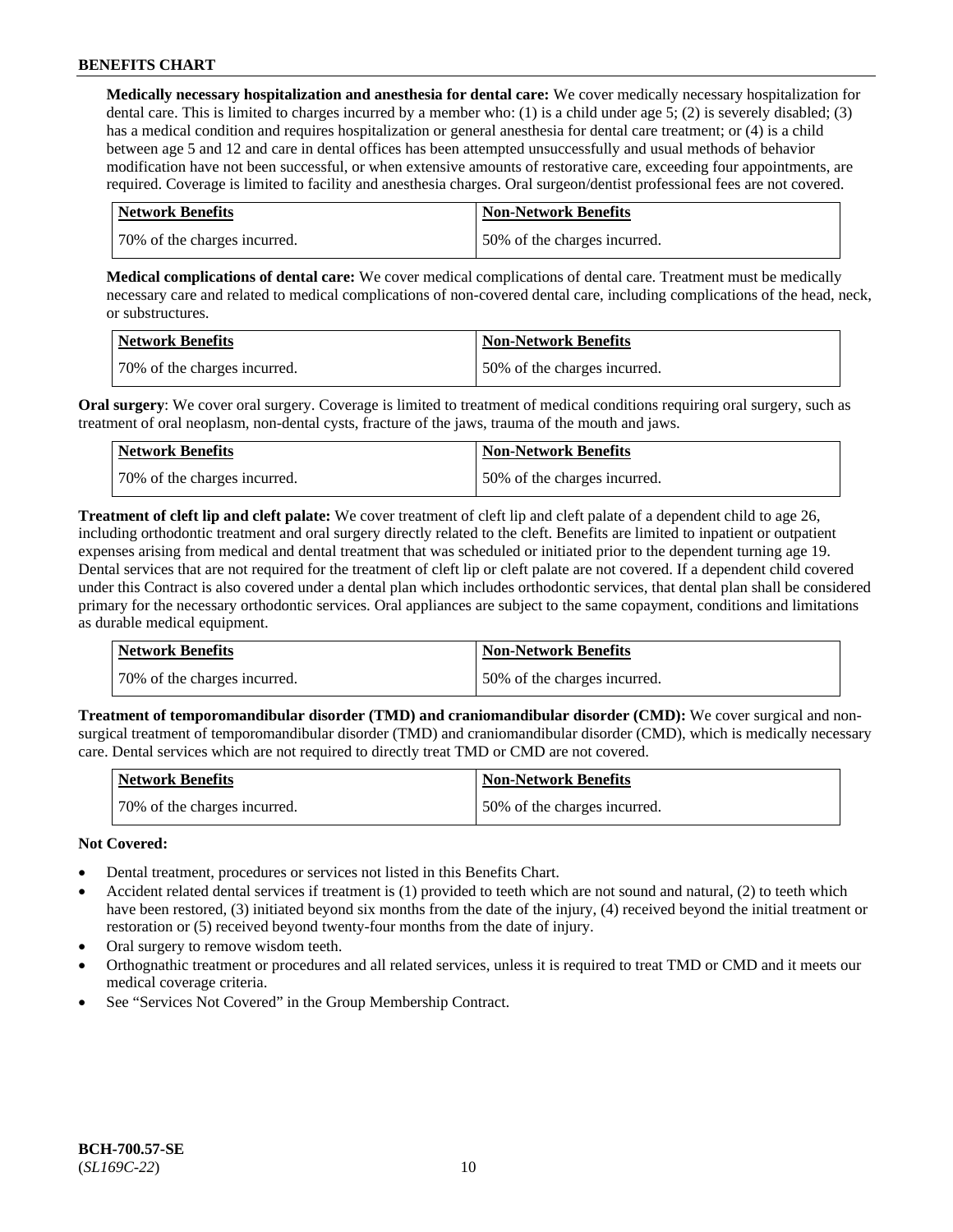## **DIABETES AND HYPERTENSION DISEASE MANAGEMENT PROGRAM**

### **Covered Services:**

If you meet criteria for coverage, you may qualify for the Diabetes and/or Hypertension Disease Management Program.

The program covers group health coaching which focuses on weight loss, exercise, behavior modification and health education through Omada Health.

| <b>Network Benefits</b>                                     | <b>Non-Network Benefits</b> |
|-------------------------------------------------------------|-----------------------------|
| 100% of the charges incurred.<br>Deductible does not apply. | Not applicable.             |

#### **Not Covered:**

See "Services Not Covered" in the Group Membership Contract.

## **DIABETIC EQUIPMENT AND SUPPLIES**

### **Covered Services:**

We cover physician prescribed medically appropriate and necessary drugs and supplies used in the management and treatment of diabetes for members with gestational, Type I or Type II diabetes including durable diabetic equipment and disposable supplies, as described below.

Certain items are only covered if your condition meets our coverage criteria and obtained through an authorized vendor. For more information on what we cover and any prior authorization requirements, call Member Services or log on to your "*my*HealthPartners" account at [healthpartners.com.](http://www.healthpartners.com/)

Insulin and medications for diabetes are covered as outpatient drugs under the "Prescription Drug Services" section.

**Pumps and Pump Supplies.** These include diabetic insulin pumps, diabetic infusion pumps and infusion pump supplies such as infusion sets, tubing, connectors and syringe reservoirs.

| <b>Network Benefits</b>                                                                     | <b>Non-Network Benefits</b>  |
|---------------------------------------------------------------------------------------------|------------------------------|
| Pumps received at a pharmacy:<br>70% of the charges incurred.<br>Deductible does not apply. | 50% of the charges incurred. |
| Pumps received from a non-pharmacy approved<br>vendor:<br>70% of the charges incurred.      |                              |

### **All other durable equipment and diabetic supplies**

Durable Diabetic Equipment and Supplies. These include continuous glucose monitoring system (CGMS), transmitter, sensors and receivers, diabetic blood glucose monitors and control/calibrating solutions (for checking accuracy or testing equipment and test strips).

Disposable Diabetic Supplies. These are one-time use supplies, including syringes, lancets, lancet devices, blood and urine ketone test strips, and needles.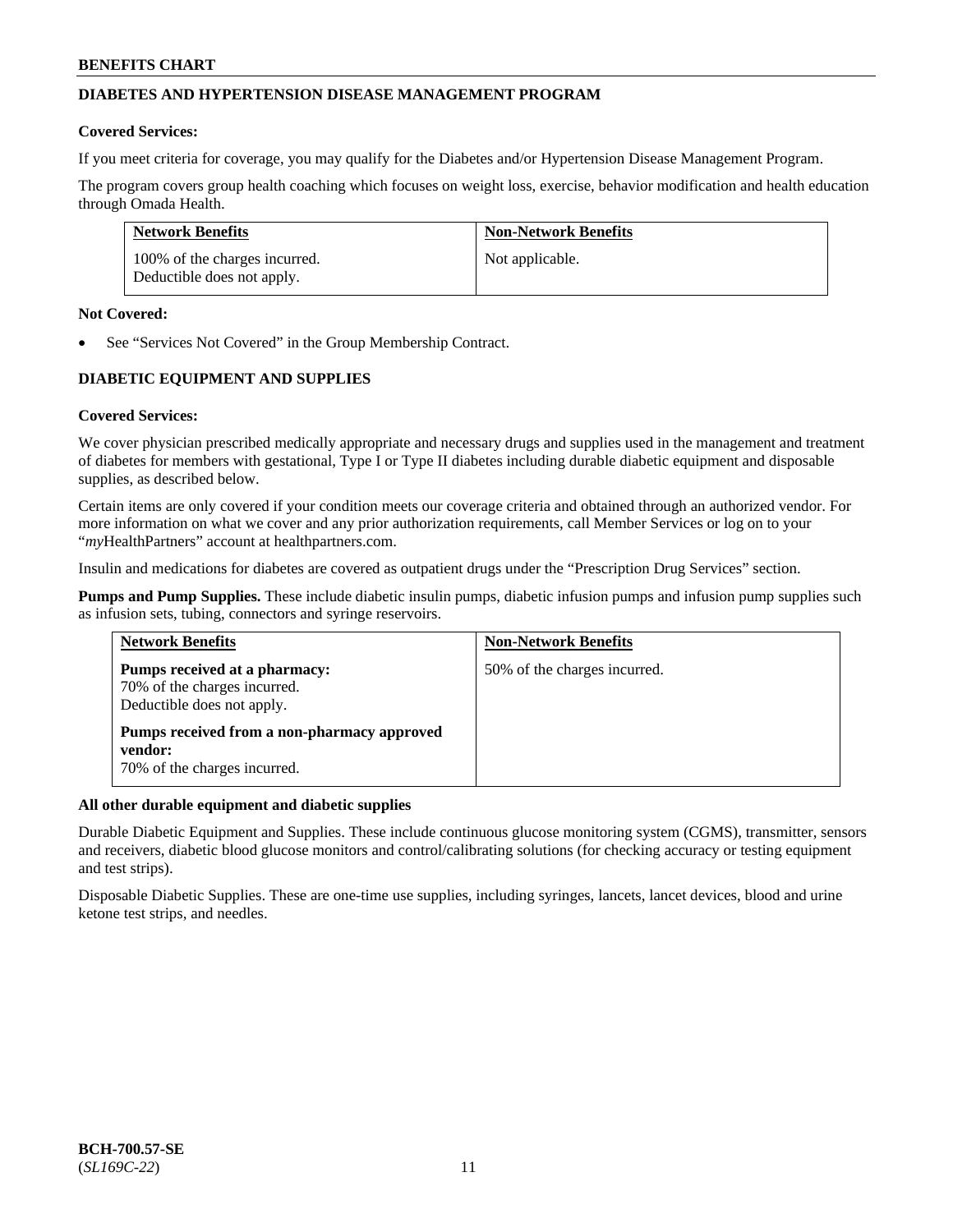Certain diabetic supplies and equipment must be purchased at a pharmacy.

| <b>Network Benefits</b>                                                                                              | <b>Non-Network Benefits</b>  |
|----------------------------------------------------------------------------------------------------------------------|------------------------------|
| If received through a pharmacy:<br>70% of the charges incurred.<br>Deductible does not apply.                        | 50% of the charges incurred. |
| If received through a non-pharmacy provider:<br>70% of the charges incurred if purchased from an<br>approved vendor. |                              |

### **Limitations:**

- No more than a 93-day supply of diabetic supplies is covered and dispensed at a time.
- We require that certain diabetic supplies and equipment be purchased at a pharmacy.
- Diabetic supplies and equipment are limited to certain models and brands.
- Durable medical equipment and supplies must be obtained from or repaired by approved vendors.
- Covered services and supplies are based on established medical policies which are subject to periodic review and modification by the medical directors. Our coverage policy for diabetic supplies includes information on our required models and brands. These medical policies (medical coverage criteria) are available by calling Member Services or logging on to your "*my*HealthPartners" account at [healthpartners.com.](http://www.healthpartners.com/)

## **Not Covered:**

- Replacement or repair of any covered items, if the items are (i) damaged or destroyed by misuse, abuse or carelessness, (ii) lost: or (iii) stolen.
- Duplicate or similar items.
- Labor and related charges for repair of any covered items which are more than the cost of replacement by an approved vendor.
- Batteries for monitors and equipment.
- Sales tax, mailing, delivery charges, service call charges.
- See "Services Not Covered" in the Group Membership Contract.

## **DIAGNOSTIC IMAGING SERVICES**

### **Covered Services:**

We cover diagnostic imaging, when ordered by a provider and provided in a clinic or outpatient hospital facility.

For Network Benefits, non-emergent, scheduled outpatient Magnetic Resonance Imaging (MRI) and Computed Tomography (CT) must be provided at a designated facility. Your physician or facility will obtain or verify prior authorization for these services with HealthPartners, as needed.

We cover services provided in a clinic or outpatient hospital facility (to see the benefit level for inpatient hospital or skilled nursing facility services, see benefits under Inpatient Hospital and Skilled Nursing Facility Services).

### **Outpatient magnetic resonance imaging (MRI) and computed tomography (CT)**

| <b>Network Benefits</b>      | <b>Non-Network Benefits</b>  |
|------------------------------|------------------------------|
| 70% of the charges incurred. | 50% of the charges incurred. |

### **All other outpatient diagnostic imaging services for illness or injury**

### **Services for illness or injury**

| <b>Network Benefits</b>      | <b>Non-Network Benefits</b>  |
|------------------------------|------------------------------|
| 70% of the charges incurred. | 50% of the charges incurred. |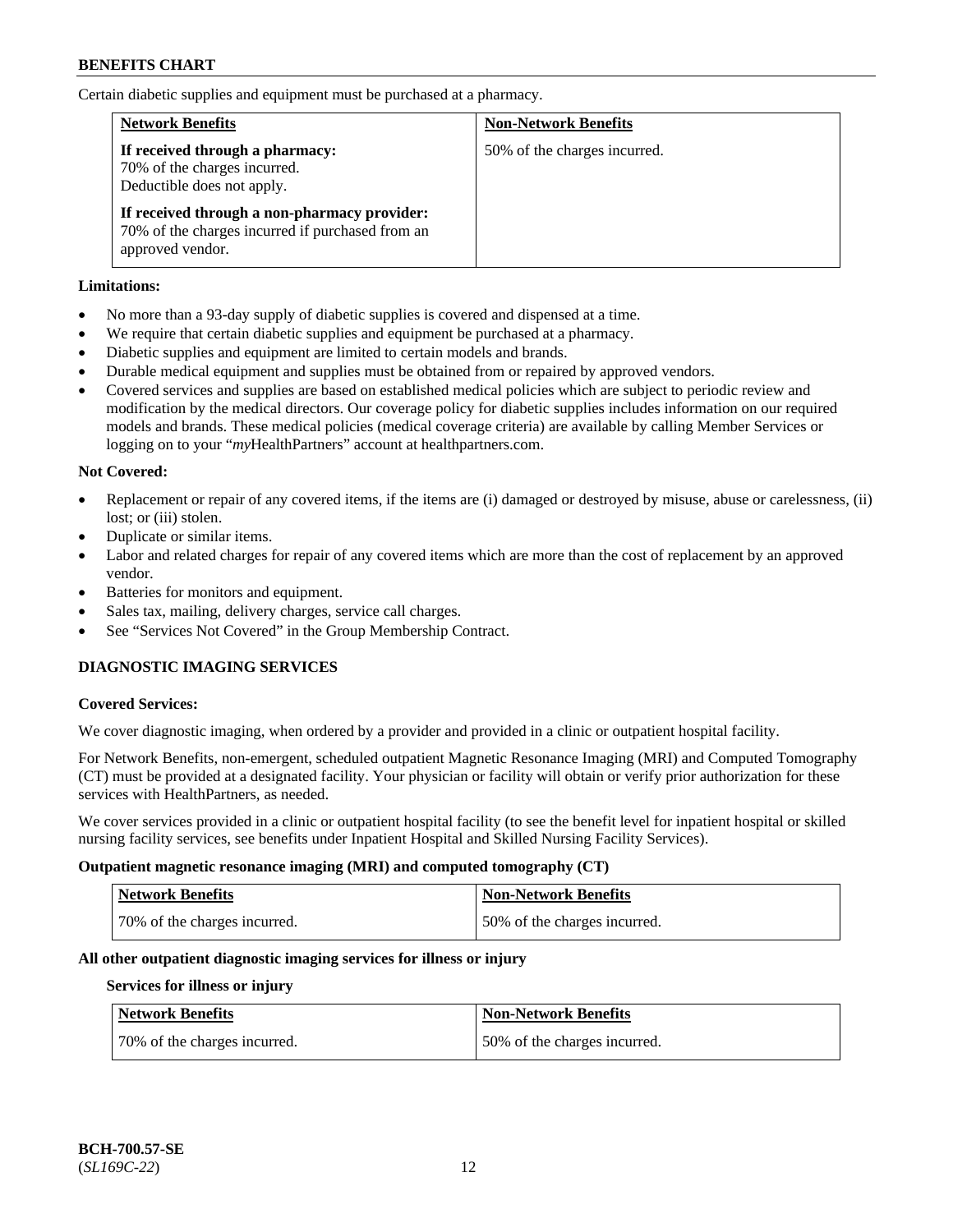#### **Preventive services (MRI/CT procedures are not considered preventive)**

Diagnostic imaging services associated with preventive services are covered at the benefit level shown in the "Preventive Services" section of this Benefits Chart.

#### **Not Covered:**

See "Services Not Covered" in the Group Membership Contract.

## **DURABLE MEDICAL EQUIPMENT, PROSTHETICS, ORTHOTICS, AND SUPPLIES**

#### **Covered Services:**

We cover equipment and services, as described below.

We cover durable medical equipment and services, prosthetics, orthotics and supplies, subject to the limitations below.

External hearing aids (including osseointegrated or bone anchored) for members age 18 or younger who have hearing loss that is not correctable by other covered procedures. Coverage is limited to one basic, standard hearing aid for each ear every three years. A basic hearing aid is defined as a hearing device that consists of a microphone, amplifier, volume control, battery and receiver. It does not include upgrades above and beyond the functionality of a basic hearing aid, including but not limited to hearing improvements for group settings, background noise, Bluetooth/remote control functionality, or extended warranties. Charges for upgrades above the cost of a basic, standard hearing aid are not covered.

Diabetic equipment and supplies are covered under the "Diabetic Equipment and Supplies" section.

#### **Special dietary treatment for Phenylketonuria (PKU) if it meets our medical coverage criteria**

| <b>Network Benefits</b>                                    | <b>Non-Network Benefits</b>  |
|------------------------------------------------------------|------------------------------|
| 70% of the charges incurred.<br>Deductible does not apply. | 50% of the charges incurred. |

## **Oral amino acid based elemental formula if it meets our medical coverage criteria**

| <b>Network Benefits</b>      | ' Non-Network Benefits       |
|------------------------------|------------------------------|
| 70% of the charges incurred. | 50% of the charges incurred. |

#### **All other durable medical equipment, prosthetics, orthotics and supplies**

| <b>Network Benefits</b>      | Non-Network Benefits         |
|------------------------------|------------------------------|
| 70% of the charges incurred. | 50% of the charges incurred. |

#### **Limitations:**

Coverage of durable medical equipment is limited by the following:

- Payment will not exceed the cost of an alternate piece of equipment or service that is effective and medically necessary.
- Wigs for hair loss resulting from alopecia areata are limited to one per calendar year.
- For prosthetic benefits, other than hair prostheses (i.e., wigs) for hair loss resulting from alopecia areata and oral appliances for cleft lip and cleft palate, payment will not exceed the cost of an alternate piece of equipment or service that is effective, medically necessary and enables members to conduct standard activities of daily living.
- We reserve the right to determine if an item will be approved for rental vs. purchase.
- Durable medical equipment and supplies must be obtained from or repaired by approved vendors.
- Covered services and supplies are based on established medical policies, which are subject to periodic review and modification by the medical or dental directors. Our coverage policy for diabetic supplies includes information on our required models and brands. These medical policies (medical coverage criteria) are available by calling Member Services or logging on to your "*my*HealthPartners" account a[t healthpartners.com.](https://www.healthpartners.com/hp/index.html)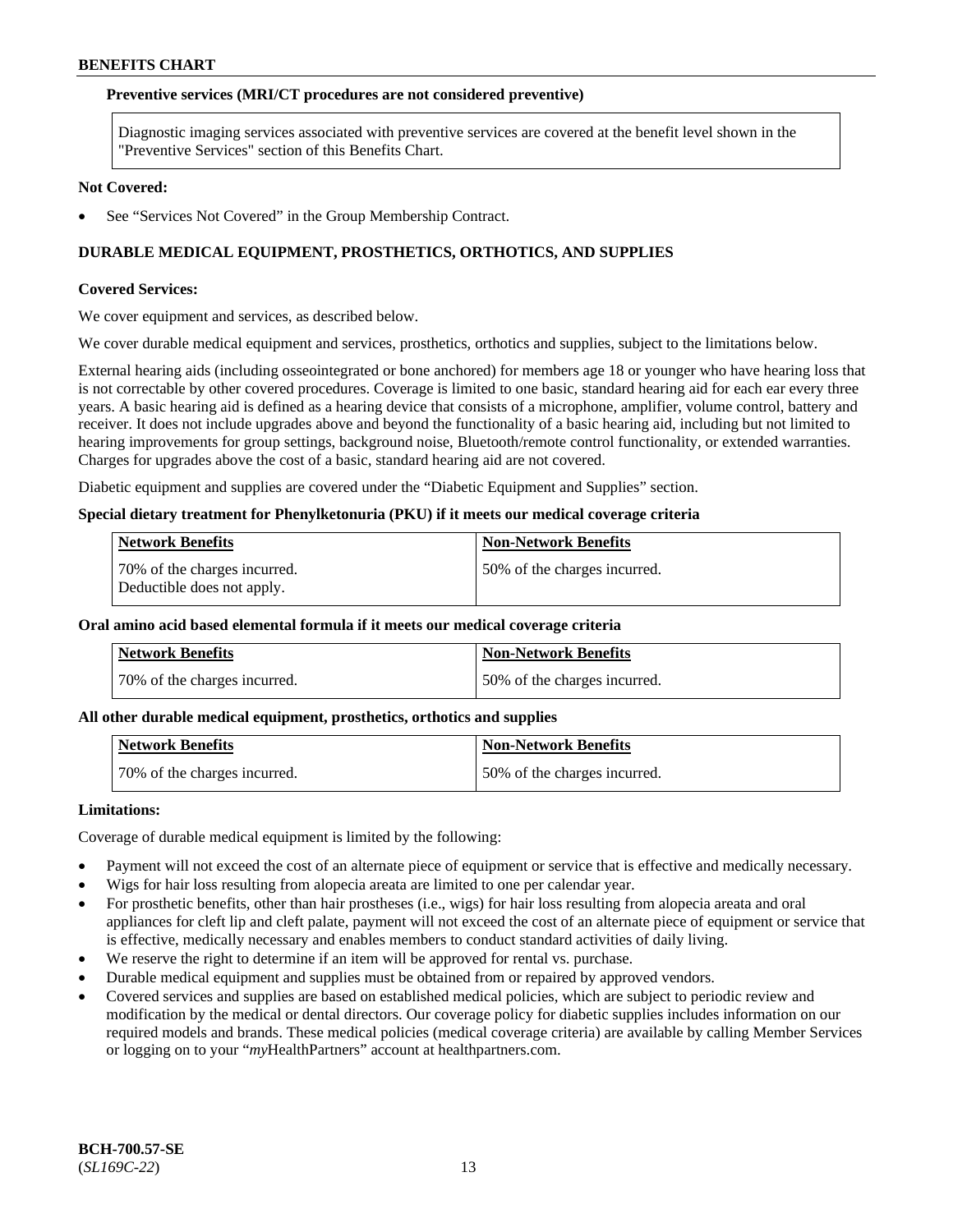## **Not Covered:**

Items that are not eligible for coverage include, but are not limited to:

- Replacement or repair of any covered items, if the items are (i) damaged or destroyed by misuse, abuse or carelessness, (ii) lost; or (iii) stolen.
- Duplicate or similar items.
- Labor and related charges for repair of any covered items which are more than the cost of replacement by an approved vendor.
- Sales tax, mailing, delivery charges, service call charges.
- Items that are primarily educational in nature or for hygiene, vocation, comfort, convenience or recreation.
- Communication aids or devices: equipment to create, replace or augment communication abilities including, but not limited to, speech processors, receivers, communication boards, or computer or electronic assisted communication.
- Hearing aids (implantable and external, including osseointegrated or bone anchored) and their fitting, except as specifically described in this Benefits Chart. This exclusion does not apply to cochlear implants.
- Eyeglasses, contact lenses and their fitting, measurement and adjustment, except as specifically described in this Benefits Chart.
- Hair prostheses (wigs), except as specifically described in this Benefits Chart.
- Household equipment which primarily has customary uses other than medical, such as, but not limited to, exercise cycles, air purifiers, central or unit air conditioners, water purifiers, non-allergenic pillows, mattresses or waterbeds.
- Household fixtures including, but not limited to, escalators or elevators, ramps, swimming pools and saunas.
- Modifications to the structure of the home including, but not limited to, wiring, plumbing or charges for installation of equipment.
- Vehicle, car or van modifications including, but not limited to, hand brakes, hydraulic lifts and car carrier.
- Rental equipment while owned equipment is being repaired by non-contracted vendors, beyond one month rental of medically necessary equipment.
- Other equipment and supplies, including but not limited to assistive devices, that we determine are not eligible for coverage.
- See "Services Not Covered" in the Group Membership Contract.

## **EMERGENCY AND URGENTLY NEEDED CARE SERVICES**

### **Covered Services:**

We cover services for emergency care and urgently needed care if the services are otherwise eligible for coverage under this Benefits Chart.

**Urgently needed care.** These are services to treat an unforeseen illness or injury, which are required in order to prevent a serious deterioration in your health, and which cannot be delayed until the next available clinic or office hours.

### **Urgently needed care at clinics**

| <b>Network Benefits</b>                                                                                                                                                                                                                                                         | <b>Non-Network Benefits</b> |
|---------------------------------------------------------------------------------------------------------------------------------------------------------------------------------------------------------------------------------------------------------------------------------|-----------------------------|
| 70% of the charges incurred.                                                                                                                                                                                                                                                    | See Network Benefits.       |
| <b>First three visits</b>                                                                                                                                                                                                                                                       |                             |
| The first three mental health and substance use disorder<br>visits, urgent care visits, office visits, convenience<br>clinic visits, telephone visits and e-visits (other than<br>Virtuwell) combined in a calendar year are covered at<br>100%, not subject to the deductible. |                             |
| Physicians services are included; however, charges for<br>day treatment services, group visits, office procedures,<br>laboratory, radiology and other ancillary services are<br>not included and will be subject to your deductible and<br>coinsurance.                         |                             |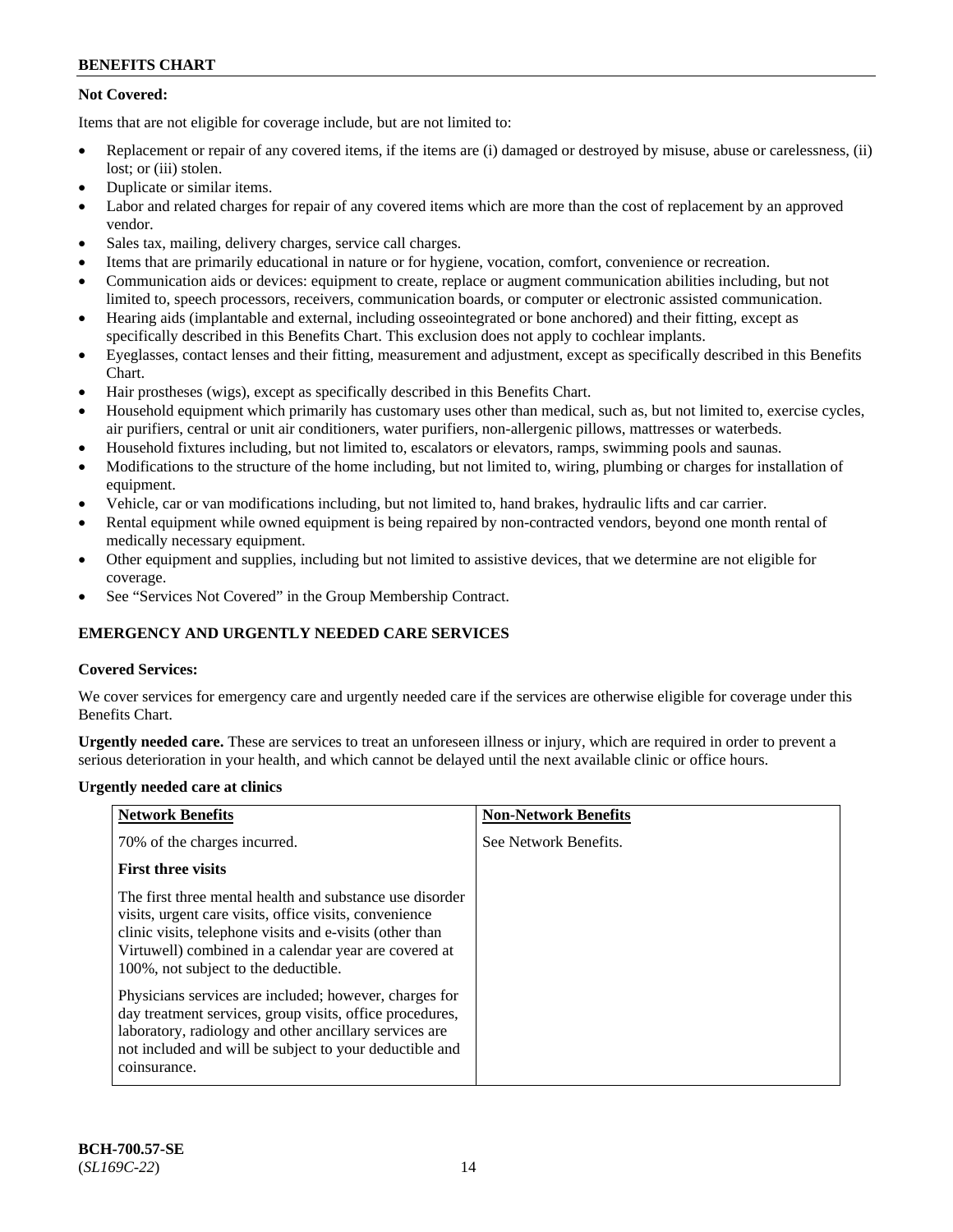**Emergency care.** These are services to treat: (1) the sudden, unexpected onset of illness or injury which, if left untreated or unattended until the next available clinic or office hours, would result in hospitalization, or (2) a condition requiring professional health services immediately necessary to preserve life or stabilize health. Emergency care includes emergency services as defined in Division BB, Title I, Section 102 of the Consolidated Appropriations Act of 2021. Emergency care also includes an immediate response service available on a 24-hour, seven-day-a-week basis for each child, or person, having a psychiatric crisis, a mental health crisis, or a mental health emergency.

When reviewing claims for coverage of emergency services, our medical director will take into consideration a reasonable layperson's belief that the circumstances required immediate medical care that could not wait until the next working day or next available clinic appointment. Emergency care also includes an immediate response service available on a 24-hour, sevenday-a-week basis for each child, or person, having a psychiatric crisis, a mental health crisis, or a mental health emergency.

### **Emergency care in a hospital emergency room, including professional services of a physician**

| <b>Network Benefits</b>      | <b>Non-Network Benefits</b> |
|------------------------------|-----------------------------|
| 70% of the charges incurred. | See Network Benefits.       |

### **Inpatient emergency care in a hospital**

| Network Benefits             | <b>Non-Network Benefits</b> |
|------------------------------|-----------------------------|
| 70% of the charges incurred. | See Network Benefits.       |

## **Not Covered:**

See "Services Not Covered" in the Group Membership Contract.

## **GENE THERAPY**

## **Covered Services:**

We cover gene therapy treatment that meets our current medical coverage criteria.

| <b>Network Benefits</b>                                                                                                                                                                                 | <b>Non-Network Benefits</b> |
|---------------------------------------------------------------------------------------------------------------------------------------------------------------------------------------------------------|-----------------------------|
| Coverage level is same as corresponding Network<br>Benefit, depending on type of service provided, such as<br>Office Visits for Illness or Injury, Inpatient or<br><b>Outpatient Hospital Services.</b> | No Coverage.                |

### **Limitations:**

- Gene therapy must be provided by a designated provider.
- Specific types of gene therapy are limited to therapies and conditions specified in our medical coverage criteria.

## **Not Covered:**

See "Services Not Covered" in the Group Membership Contract.

## **HEALTH EDUCATION**

### **Covered Services:**

We cover education for preventive services and education for the management of chronic health problems (such as diabetes).

| <b>Network Benefits</b>                                     | Non-Network Benefits         |
|-------------------------------------------------------------|------------------------------|
| 100% of the charges incurred.<br>Deductible does not apply. | 50% of the charges incurred. |

## **Not Covered:**

See "Services Not Covered" in the Group Membership Contract.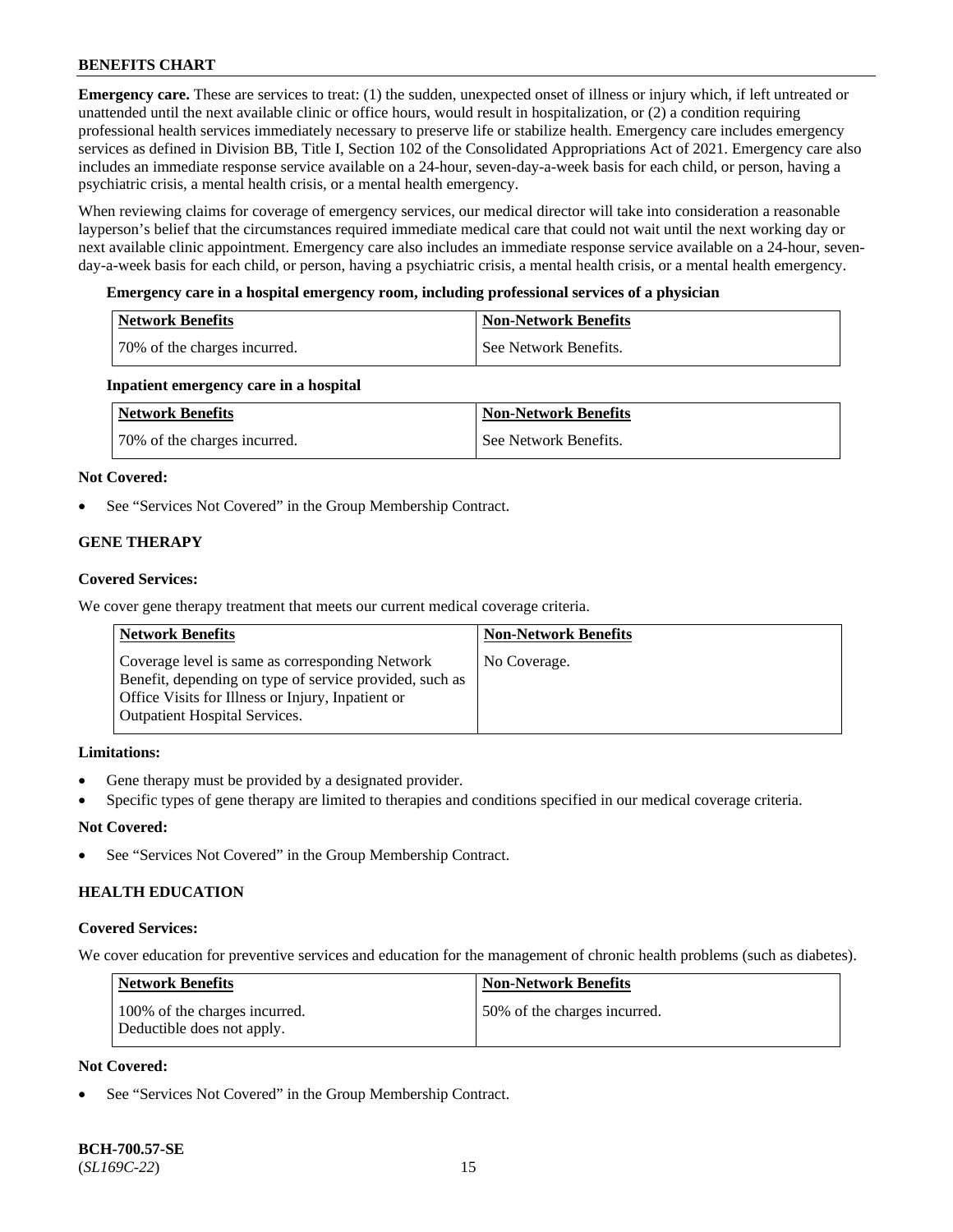## **HOME-BASED COMPREHENSIVE HEALTH RISK ASSESSMENT**

### **Covered Services:**

If you meet our criteria for coverage, you may qualify for our home-based comprehensive health risk assessment program. The program covers a health assessment with a designated nurse practitioner.

| Network Benefits                                            | Non-Network Benefits |
|-------------------------------------------------------------|----------------------|
| 100% of the charges incurred.<br>Deductible does not apply. | No Coverage.         |

### **Not Covered:**

See "Services Not Covered" in the Group Membership Contract.

## **HOME HEALTH SERVICES**

#### **Covered Services:**

We cover skilled nursing services, physical therapy, occupational therapy, speech therapy, respiratory therapy and other therapeutic services, non-routine prenatal and postnatal services, routine postnatal well child visits (as described in the Medical Coverage Criteria), phototherapy services for newborns, home health aide services and other eligible home health services when provided in your home, if you are homebound (i.e., unable to leave home without considerable effort due to a medical condition. Lack of transportation does not constitute homebound status). For phototherapy services for newborns and high risk pre-natal services, supplies and equipment are included.

We cover total parenteral nutrition/intravenous ("TPN/IV") therapy, equipment, supplies and drugs in connection with IV therapy. IV line care kits are covered under Durable Medical Equipment.

You do not need to be homebound to receive total parenteral nutrition/intravenous ("TPN/IV") therapy.

We cover palliative care benefits. Palliative care includes symptom management, education and establishing goals of care. We waive the requirement that you be homebound for a limited number of home visits for palliative care (as shown in the Benefits Chart), if you have a life-threatening, non-curable condition which has a prognosis of survival of two years or less. Additional palliative care visits are eligible under the home health services benefit if you are homebound and meet all other requirements defined in this section.

Home health services are eligible and covered only when:

- medically necessary; and
- provided as rehabilitative care, terminal care or maternity care; and
- ordered by a physician, and included in the written home care plan.

#### **Physical therapy, occupational therapy, speech therapy, respiratory therapy, home health aide services and palliative care**

| <b>Network Benefits</b>       | Non-Network Benefits         |
|-------------------------------|------------------------------|
| 170% of the charges incurred. | 50% of the charges incurred. |

**TPN/IV therapy, skilled nursing services, non-routine prenatal/postnatal services, and phototherapy**

| <b>Network Benefits</b>      | <b>Non-Network Benefits</b>  |
|------------------------------|------------------------------|
| 70% of the charges incurred. | 50% of the charges incurred. |

Each 24-hour visit (or shifts of up to 24-hour visits) equals one visit and counts toward the Maximum visits for all other services shown below. Any visit that lasts less than 24 hours, regardless of the length of the visit, will count as one visit toward the Maximum visits for all other services shown below. All visits must be medically necessary and benefit eligible.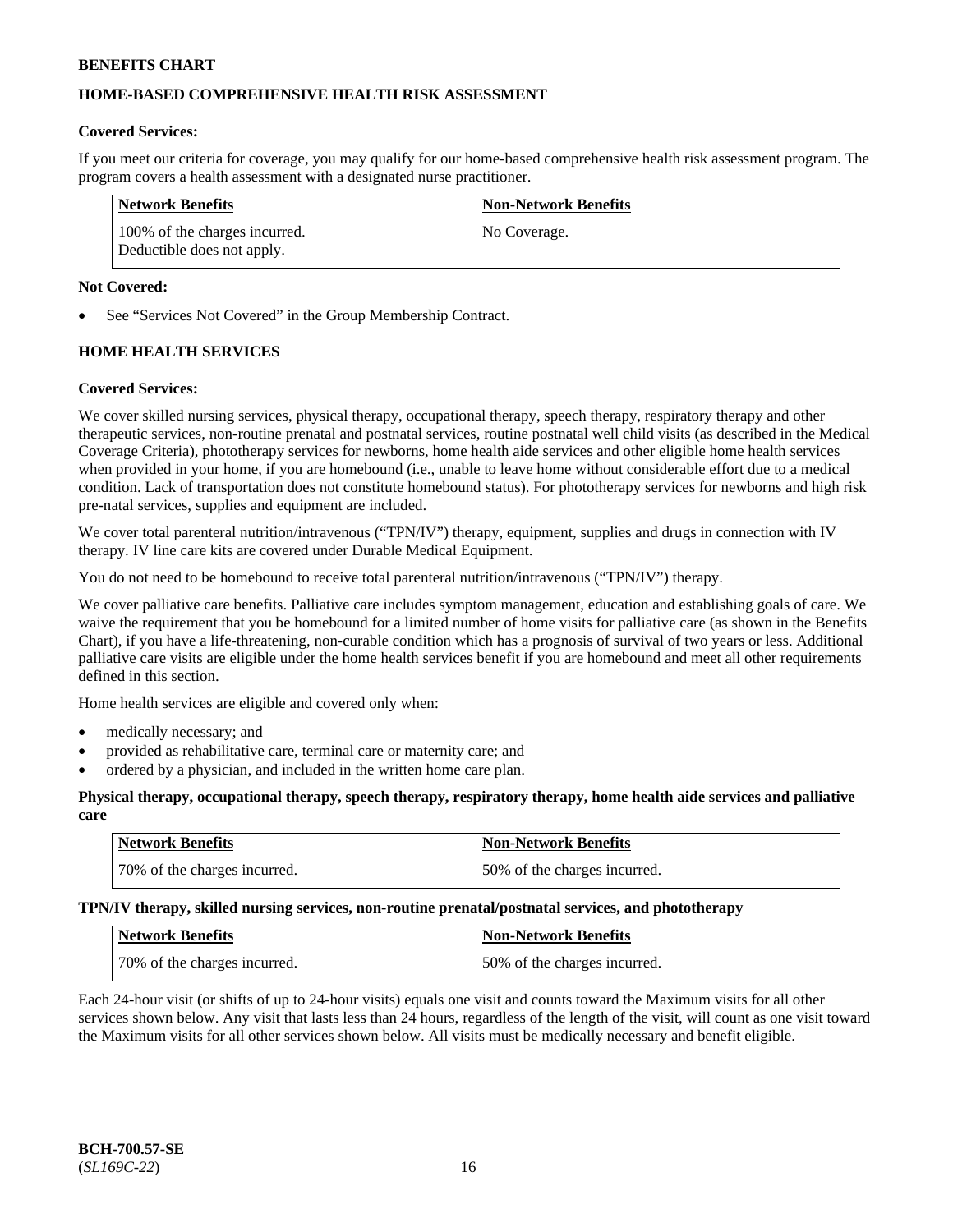### **Routine postnatal well child visits**

| <b>Network Benefits</b>                                     | <b>Non-Network Benefits</b>  |
|-------------------------------------------------------------|------------------------------|
| 100% of the charges incurred.<br>Deductible does not apply. | 50% of the charges incurred. |

#### **Maximum visits for palliative care**

If you are eligible to receive palliative care in the home and you are not homebound, there is a maximum of 12 visits per calendar year.

#### **Maximum visits for all other services**

| <b>Network Benefits</b>       | <b>Non-Network Benefits</b>  |
|-------------------------------|------------------------------|
| 120 visits per calendar year. | 60 visits per calendar year. |

Each visit provided under the Network Benefits and Non-Network Benefits counts toward the maximums shown under all Maximum visits sections. The routine postnatal well child visit does not count toward the visit limit.

### **Limitations:**

- Home health services are not provided as a substitute for a primary caregiver in the home or as relief (respite) for a primary caregiver in the home. We will not reimburse family members or residents in your home for the above services.
- A service shall not be considered a skilled nursing service merely because it is performed by, or under the direct supervision of, a licensed nurse. Where a service (such as tracheotomy suctioning or ventilator monitoring) or like services, can be safely and effectively performed by a non-medical person (or self-administered), without the direct supervision of a licensed nurse, the service shall not be regarded as a skilled nursing service, whether or not a skilled nurse actually provides the service. The unavailability of a competent person to provide a non-skilled service shall not make it a skilled service when a skilled nurse provides it. Only the skilled nursing component of so-called "blended" services (i.e. services which include skilled and non-skilled components) are covered under this Benefits Chart.

### **Not Covered:**

- Financial or legal counseling services.
- Housekeeping or meal services in your home.
- Private duty nursing services. This exclusion does not apply if covered person is also covered under Medical Assistance under 256B.0625, subdivision 7, with the exception of section 256B.0654 subdivision 4.
- Services provided by a family member or enrollee, or a resident in the enrollee's home.
- Vocational rehabilitation and recreational or educational therapy. Recreation therapy is therapy provided solely for the purpose of recreation, including but not limited to: (a) requests for physical therapy or occupational therapy to improve athletic ability, and (b) braces or guards to prevent sports injuries.
- See "Services Not Covered" in the Group Membership Contract.

### **HOME HOSPICE SERVICES**

#### **Applicable Definitions:**

**Part-time.** This is up to two hours of service per day, more than two hours is considered continuous care.

**Continuous Care.** This is from two to twelve hours of service per day provided by a registered nurse, licensed practical nurse, or home health aide, during a period of crisis in order to maintain a terminally ill patient at home.

**Appropriate Facility.** This is a nursing home, hospice residence, or other inpatient facility.

**Custodial Care Related to Hospice Services.** This means providing assistance in the activities of daily living and the care needed by a terminally ill patient which can be provided by primary caregiver (i.e., family member or friend) who is responsible for the patient's home care.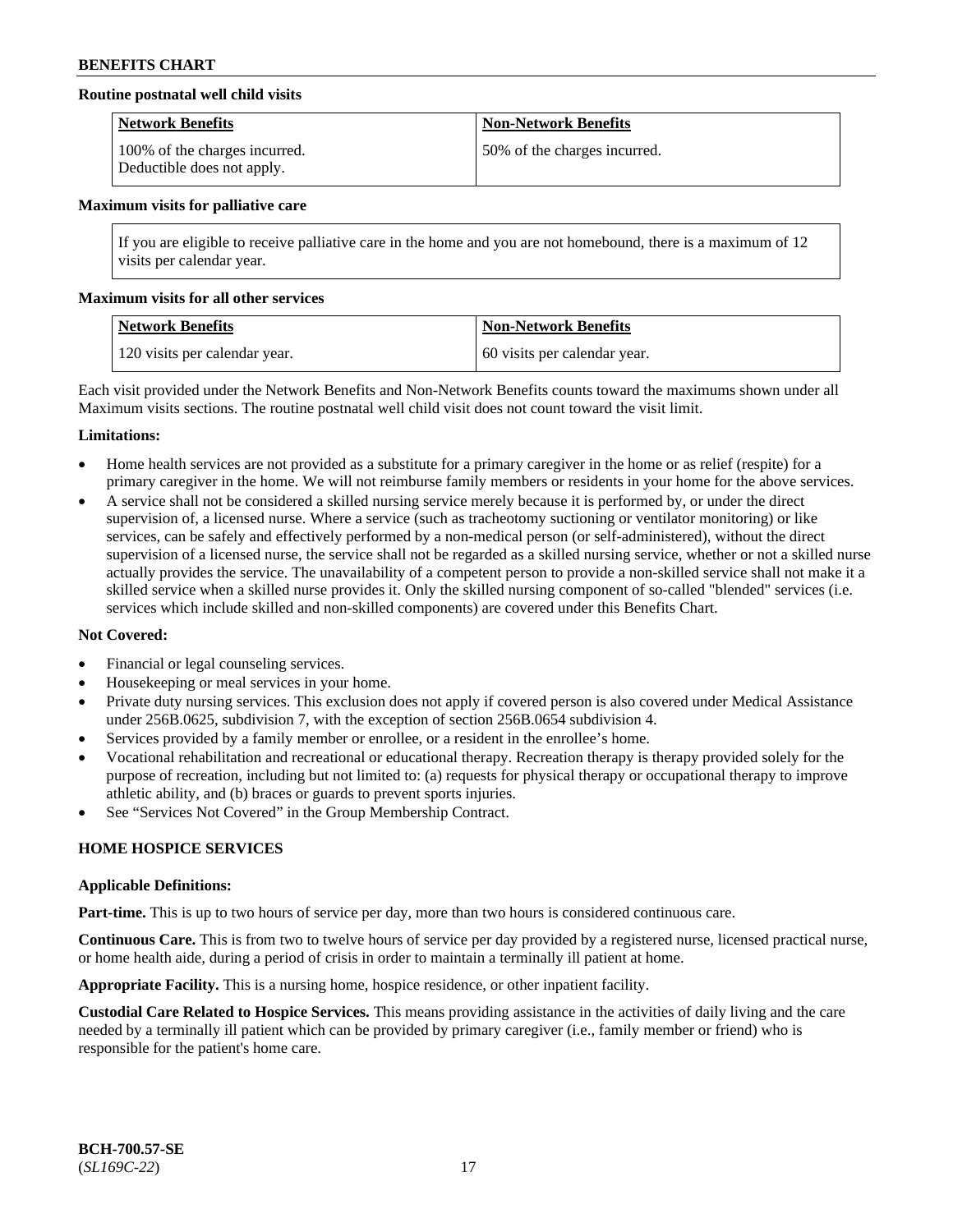### **Covered Services:**

**Home Hospice Program.** We cover the services described below if you are terminally ill and accepted as a home hospice program participant. You must meet the eligibility requirements of the program, and elect to receive services through the home hospice program. The services will be provided in your home, with inpatient care available when medically necessary as described below. If you elect to receive hospice services, you do so in lieu of curative treatment for your terminal illness for the period you are enrolled in the home hospice program.

**Eligibility:** In order to be eligible to be enrolled in the home hospice program, you must: (1) be a terminally ill patient (prognosis of six months or less); (2) have chosen a palliative treatment focus (i.e., emphasizing comfort and supportive services rather than treatment attempting to cure the disease or condition); and (3) continue to meet the terminally ill prognosis as reviewed by our medical director or his or her designee over the course of care. You may withdraw from the home hospice program at any time.

**Eligible Services:** Hospice services include the following services provided in accordance with an approved hospice treatment plan.

- Home Health Services:
	- o Part-time care provided in your home by an interdisciplinary hospice team (which may include a physician, nurse, social worker, and spiritual counselor) and medically necessary home health services are covered.
	- o One or more periods of continuous care in your home or in a setting which provides day care for pain or symptom management, when medically necessary, will be covered.
	- Inpatient Services: We cover medically necessary inpatient services.
- Other Services:
	- o Respite care is covered for care in your home or in an appropriate facility, to give your primary caregivers (i.e., family members or friends) rest and/or relief when necessary in order to maintain a terminally ill patient at home.
	- o Medically necessary medications for pain and symptom management.
	- Semi-electric hospital beds and other durable medical equipment are covered.
	- o Emergency and non-emergency care is covered.

| Network Benefits             | <b>Non-Network Benefits</b>  |
|------------------------------|------------------------------|
| 70% of the charges incurred. | 50% of the charges incurred. |

Respite care is limited to 5 days per episode, and respite care and continuous care combined are limited to 30 days.

### **Not Covered:**

- Financial or legal counseling services.
- Housekeeping or meal services in your home.
- Custodial or maintenance care related to hospice services, whether provided in the home or in a nursing home.
- Any service not specifically described as covered services under this home hospice services benefits.
- Any services provided by members of your family or residents in your home.
- See "Services Not Covered" in the Group Membership Contract.

### **HOSPITAL AND SKILLED NURSING FACILITY SERVICES**

#### **Covered Services:**

We cover services as described below.

#### **Medical or surgical hospital services**

**Inpatient hospital services:** We cover the following medical or surgical services, for the treatment of acute illness or injury, which require the level of care only provided in an acute care facility. These services must be authorized by a physician.

Inpatient hospital services include: room and board; the use of operating or maternity delivery rooms; intensive care facilities; newborn nursery facilities; general nursing care, anesthesia, laboratory and diagnostic imaging services, radiation therapy, physical therapy, prescription drugs or other medications administered during treatment, blood and blood products (unless replaced), and blood derivatives, and other diagnostic or treatment related hospital services; physician and other professional medical and surgical services provided while in the hospital, including gender confirmation surgery that meets medical coverage criteria.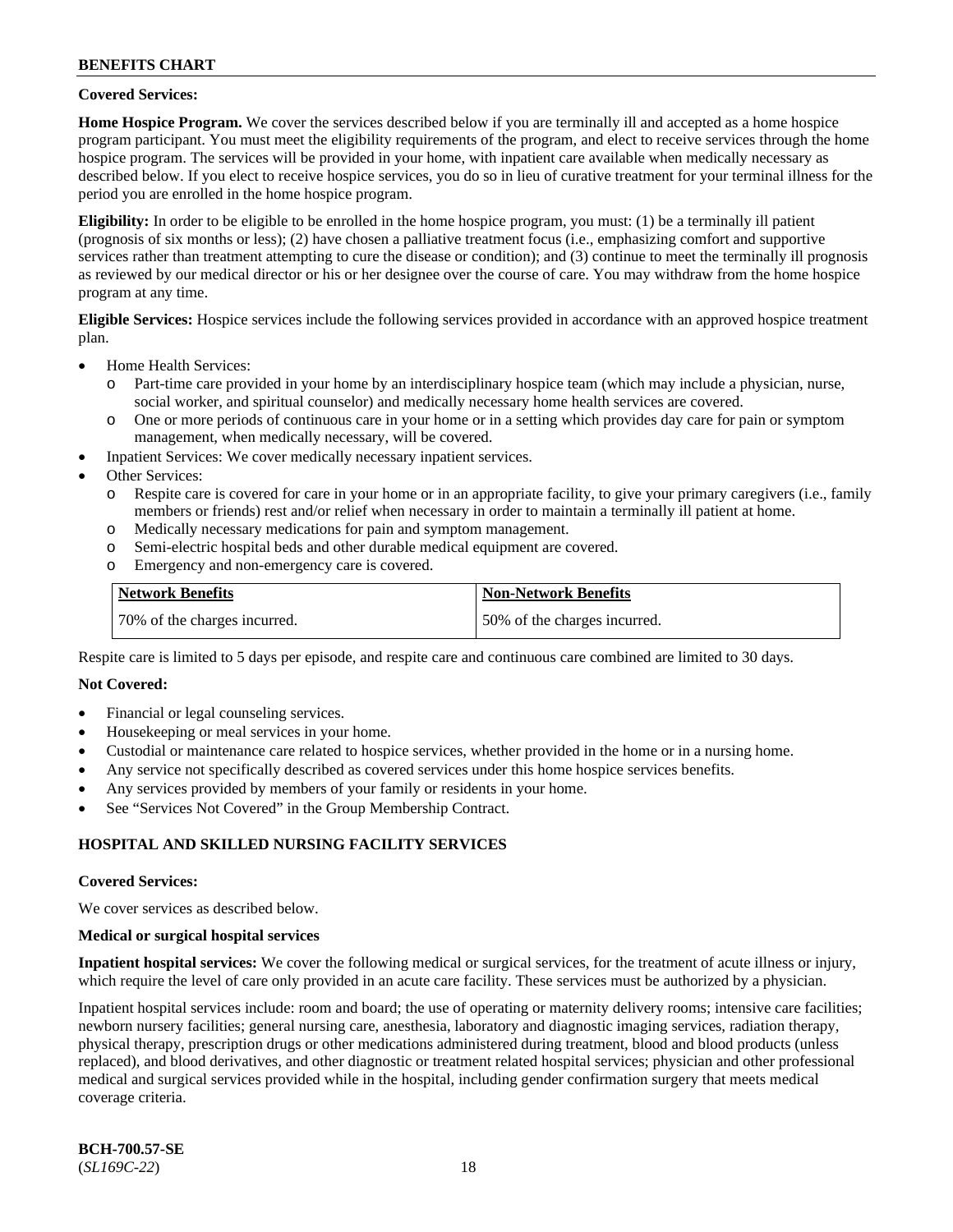We cover up to 120 hours of services provided by a private duty nurse or personal care assistant who has provided home care services to a ventilator-dependent patient, solely for the purpose of assuring adequate training of the hospital staff to communicate with that patient.

Services for items for personal convenience, such as television rental, are not covered.

We cover, following a vaginal delivery, a minimum of 48 hours of inpatient care for the mother and newborn child. We cover, following a caesarean section delivery, a minimum of 96 hours of inpatient care for the mother and newborn child. If the duration of inpatient care is less than these minimums, we also cover a minimum of one home visit by a registered nurse for post-delivery care, within four days of discharge of the mother and newborn child. Services provided by the registered nurse include, but are not limited to, parent education, assistance and training in breast and bottle feeding, and conducting any necessary and appropriate clinical tests. We shall not provide any compensation or other non-medical remuneration to encourage a mother and newborn to leave inpatient care before the duration minimums specified.

Group health plans and health insurance issuers generally may not, under Federal law, restrict benefits for any hospital length of stay in connection with childbirth for the mother of newborn child to less than 48 hours following a vaginal delivery, or less than 96 hours following a caesarean section. However, Federal law generally does not prohibit the mother's or newborn's attending provider, after consulting with the mother, from discharging the mother or her newborn earlier than 48 hours (or 96 hours as applicable). In any case plans and issuers may not, under Federal law, require that a provider obtain authorization from the plan or the insurance issuer for prescribing a length of stay not in excess of 48 hours (or 96 hours).

| Network Benefits             | <b>Non-Network Benefits</b>  |
|------------------------------|------------------------------|
| 70% of the charges incurred. | 50% of the charges incurred. |

Each member's admission or confinement, including that of a newborn child, is separate and distinct from the admission or confinement of any other member.

**Outpatient hospital, ambulatory care or surgical facility services:** We cover the following medical and surgical services, for diagnosis or treatment of illness or injury on an outpatient basis. These services must be authorized by a physician.

Outpatient services include: use of operating rooms, maternity delivery rooms or other outpatient departments, rooms or facilities; and the following outpatient services: general nursing care, anesthesia, laboratory and diagnostic imaging services, radiation therapy, physical therapy, drugs administered during treatment, blood and blood products (unless replaced), and blood derivatives, and other diagnostic or treatment related outpatient services; physician and other professional medical and surgical services provided while an outpatient, including gender confirmation surgery that meets medical coverage criteria.

For Network Benefits, non-emergent, scheduled outpatient Magnetic Resonance Imaging (MRI) and Computed Tomography (CT) must be provided at a designated facility. Your physician and facility will obtain or verify authorization for these services with HealthPartners, as needed.

To see the benefit level for diagnostic imaging services, laboratory services and physical therapy, see benefits under Diagnostic Imaging Services, Laboratory Services and Physical Therapy in this Benefits Chart.

| <b>Network Benefits</b>      | <b>Non-Network Benefits</b>  |
|------------------------------|------------------------------|
| 70% of the charges incurred. | 50% of the charges incurred. |

### **Skilled nursing facility care**

We cover room and board, daily skilled nursing and related ancillary services for post-acute treatment and rehabilitative care of illness or injury that meets medical coverage criteria.

| Network Benefits                              | <b>Non-Network Benefits</b>                   |
|-----------------------------------------------|-----------------------------------------------|
| 170% of the charges incurred.                 | 150% of the charges incurred.                 |
| Limited to 120 day maximum per calendar year. | Limited to 120 day maximum per calendar year. |

Each day of services provided under the Network Benefits and Non-Network Benefits combined, counts toward the maximums shown above.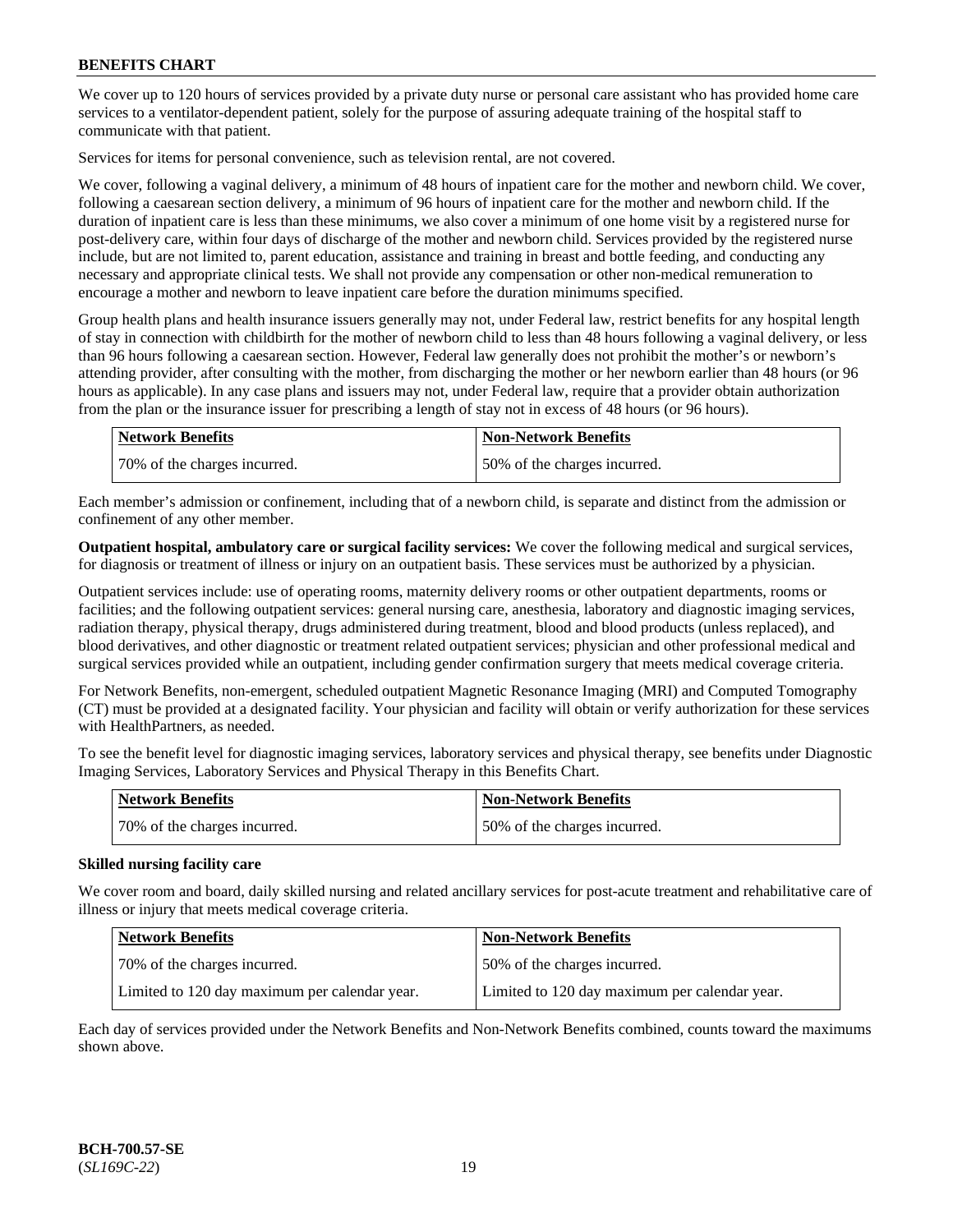### **Not Covered:**

- Services for items for personal convenience, such as television rental.
- See "Services Not Covered" in the Group Membership Contract.

## **INFERTILITY DIAGNOSIS**

### **Covered Services:**

We cover the diagnosis of infertility. These services include diagnostic procedures and tests provided in connection with an infertility evaluation, office visits and consultations to diagnose infertility.

| <b>Network Benefits</b>      | <b>Non-Network Benefits</b> |
|------------------------------|-----------------------------|
| 70% of the charges incurred. | See Network Benefits.       |

Coverage is limited to office visits and consultations to diagnose infertility. Treatment is not covered.

#### **Not Covered:**

- Infertility/fertility treatment, including but not limited to, office visits, laboratory services and diagnostic imaging services and fertility drugs; reversal of sterilization; and sperm, ova or embryo acquisition, retrieval or storage; however, we do cover office visits and consultations to diagnose infertility.
- Services related to the establishment of surrogate pregnancy and fees for a surrogate. However, pregnancy and maternity services are covered for a member under this Benefits Chart, including a surrogate pregnancy.
- See "Services Not Covered" in the Group Membership Contract.

## **LABORATORY SERVICES**

### **Covered Services:**

We cover laboratory tests when ordered by a provider and provided in a clinic or outpatient hospital facility.

To see the benefit level for inpatient hospital or skilled nursing facility services, see benefits under Inpatient Hospital and Skilled Nursing Facility Services in this Benefits Chart.

**Prostate-specific antigen (PSA) testing.** We cover prostate cancer screening for men 40 years of age or over who are symptomatic or in a high-risk category and for all men 50 years of age or older.

| <b>Network Benefits</b>      | Non-Network Benefits         |
|------------------------------|------------------------------|
| 70% of the charges incurred. | 50% of the charges incurred. |

#### **All other laboratory services**

#### **Services for illness or injury**

| Network Benefits             | Non-Network Benefits         |
|------------------------------|------------------------------|
| 70% of the charges incurred. | 50% of the charges incurred. |

#### **Preventive services**

Laboratory services associated with preventive services are covered at the benefit level shown in the "Preventive Services" section of this Benefits Chart.

### **Not Covered:**

See "Services Not Covered" in the Group Membership Contract.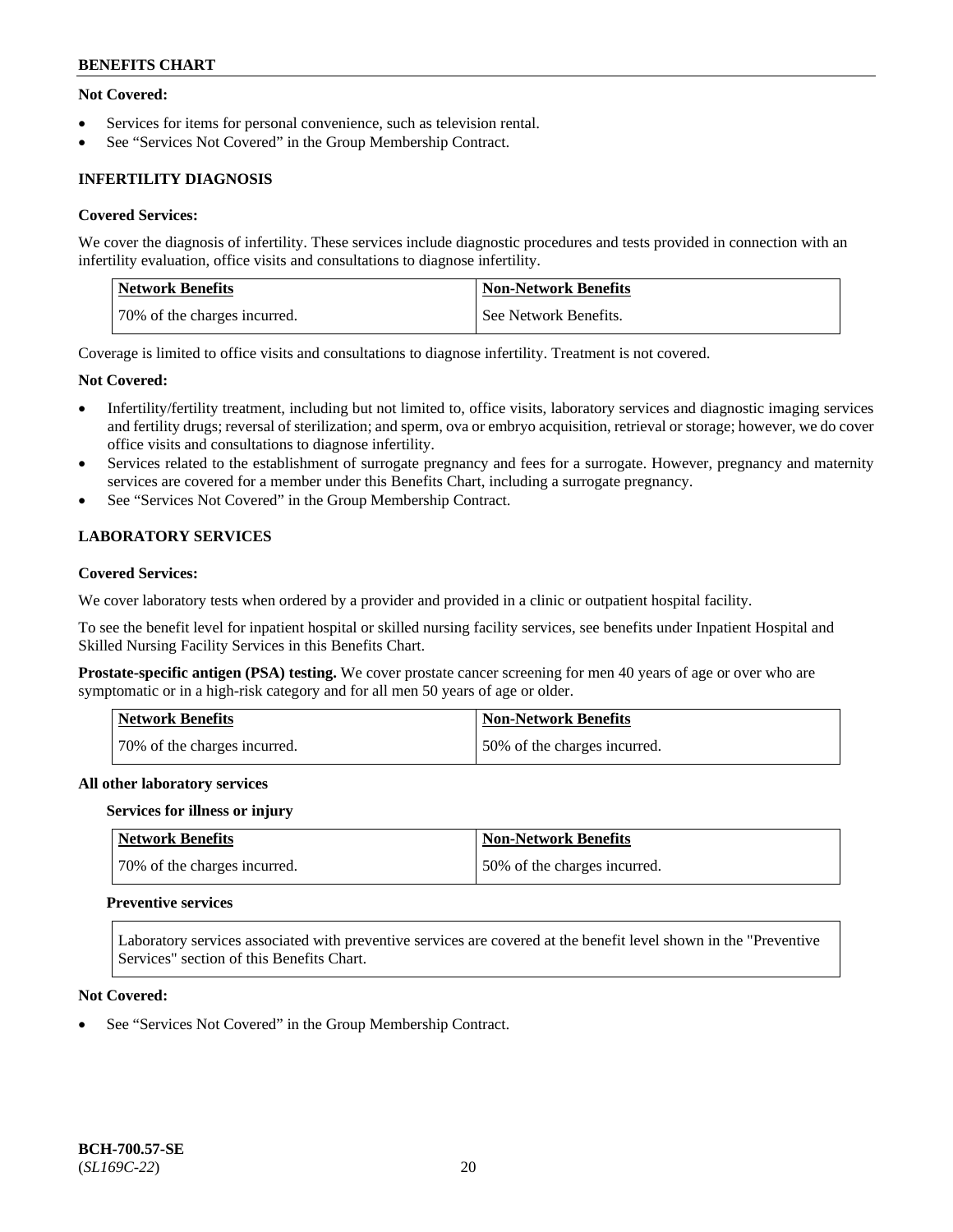## **LYME DISEASE SERVICES**

### **Covered Services:**

We cover services for the treatment of Lyme disease.

| <b>Network Benefits</b>                                | <b>Non-Network Benefits</b>                                  |
|--------------------------------------------------------|--------------------------------------------------------------|
| Coverage level is same as corresponding Network        | Coverage level is same as corresponding Non-Network          |
| Benefit, depending on type of service provided such as | Benefit, depending on type of service provided, such as      |
| Office Visits for Illness or Injury, Inpatient or      | Office Visits for Illness or Injury, Inpatient or Outpatient |
| <b>Outpatient Hospital Services.</b>                   | Hospital Services.                                           |

### **Not Covered:**

See "Services Not Covered" in the Group Membership Contract.

## **MASTECTOMY RECONSTRUCTION BENEFIT**

## **Covered Services:**

We cover reconstruction of the breast on which the mastectomy has been performed; surgery and reconstruction of the other breast to produce symmetrical appearance, and prostheses and physical complications of all stages of mastectomy, including lymphedemas.

| <b>Network Benefits</b>                                 | <b>Non-Network Benefits</b>                             |
|---------------------------------------------------------|---------------------------------------------------------|
| Coverage level is same as corresponding Network         | Coverage level is same as corresponding Non-Network     |
| Benefit, depending on type of service provided, such as | Benefit, depending on type of service provided, such as |
| Office Visits for Illness or Injury, Inpatient or       | Office Visits for Illness or Injury, Inpatient or       |
| <b>Outpatient Hospital Services.</b>                    | <b>Outpatient Hospital Services.</b>                    |

### **Not Covered:**

See "Services Not Covered" in the Group Membership Contract.

## **MEDICATION THERAPY DISEASE MANAGEMENT PROGRAM**

### **Covered Services:**

If you meet our criteria for coverage, you may qualify for our Medication Therapy Disease Management Program.

The program covers consultations with a designated pharmacist.

Covered services are based on established medical policies, which are subject to periodic review and modification by the medical directors. These medical policies (medical coverage criteria) are available online at [healthpartners.com](https://www.healthpartners.com/hp/index.html) or by calling Member Services.

| Network Benefits                                            | <b>Non-Network Benefits</b> |
|-------------------------------------------------------------|-----------------------------|
| 100% of the charges incurred.<br>Deductible does not apply. | No Coverage.                |

### **Not Covered:**

See "Services Not Covered" in the Group Membership Contract.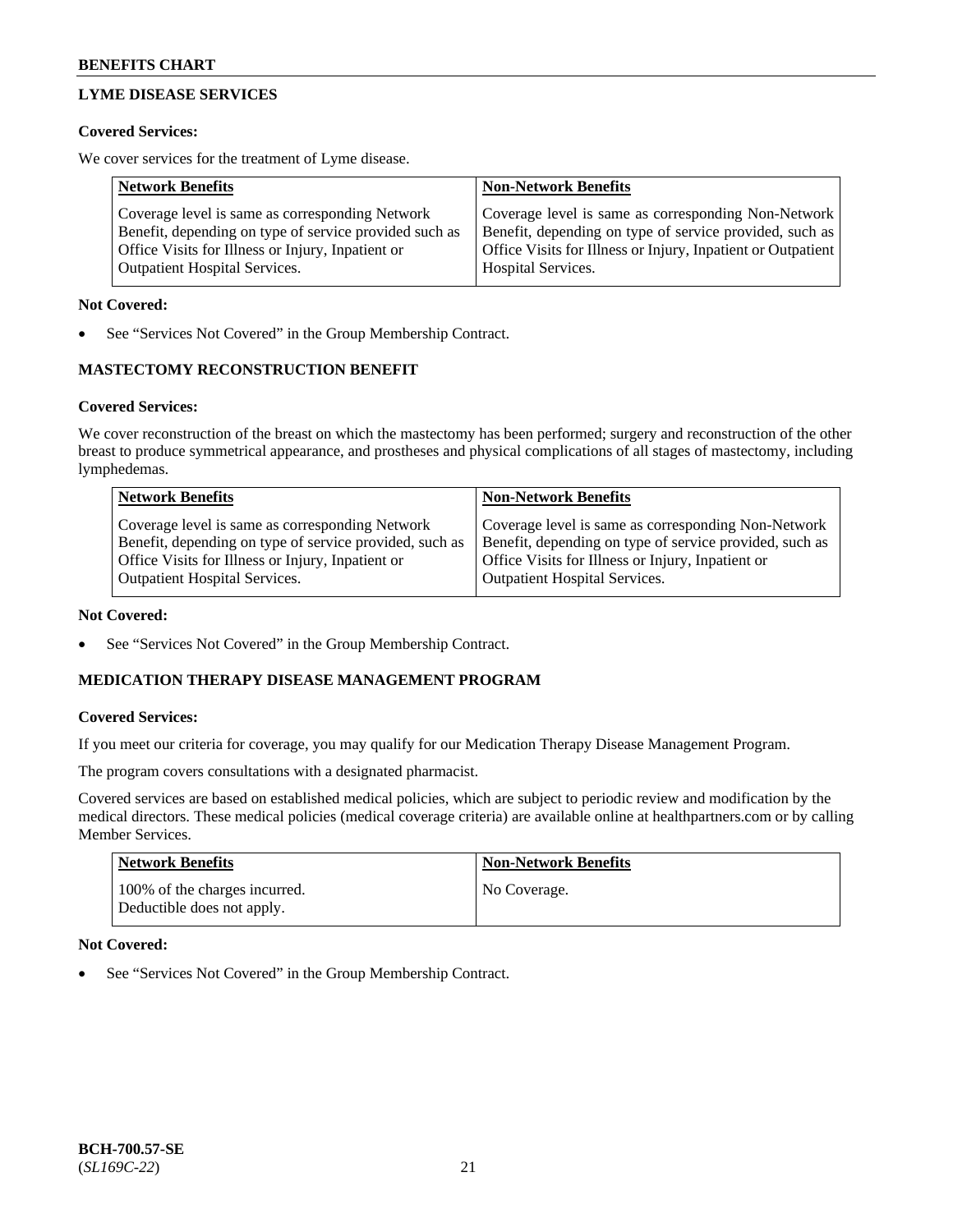## **OFFICE VISITS FOR ILLNESS OR INJURY**

### **Covered Services:**

We cover the following when medically necessary: professional medical and surgical services and related supplies, including biofeedback, of physicians and other health care providers; blood and blood products (unless replaced) and blood derivatives.

We cover diagnosis and treatment of illness or injury to the eyes. Where contact or eyeglass lenses are prescribed as medically necessary for the post-operative treatment of cataracts or for the treatment of aphakia, acute or chronic corneal pathology, or keratoconous, we cover the initial evaluation, lenses and fitting. Members must pay for lens replacement beyond the initial pair.

We also provide coverage for the initial physical evaluation of a child if it is ordered by a Minnesota juvenile court.

Services received via video, e-visit or telephone are covered under the "Telehealth/Telemedicine Services" section.

### **Office Visits**

| Network Benefits             | <b>Non-Network Benefits</b>  |
|------------------------------|------------------------------|
| 70% of the charges incurred. | 50% of the charges incurred. |

#### **Convenience clinics**

| <b>Network Benefits</b>      | <b>Non-Network Benefits</b>   |
|------------------------------|-------------------------------|
| 70% of the charges incurred. | 150% of the charges incurred. |

#### **First three visits**

|--|

The first three mental health and substance use disorder visits, urgent care visits, office visits, convenience clinic visits, telephone visits and e-visits (other than Virtuwell) combined in a calendar year are covered at 100%, not subject to the deductible. Then services will be covered at the coinsurance and deductible indicated for mental health and substance use disorder visits, urgent care visits, office visits, convenience clinic visits, telephone visits and e-visits (other than Virtuwell). Physician services are included; however charges for day treatment services, group visits, office procedures,

laboratory, radiology and other ancillary services are not included and will be subject to your deductible and coinsurance.

### **Injections administered in a physician's office, other than immunizations**

#### **Allergy injections**

| <b>Network Benefits</b>      | <b>Non-Network Benefits</b>  |
|------------------------------|------------------------------|
| 70% of the charges incurred. | 50% of the charges incurred. |

### **All other injections**

| <b>Network Benefits</b>      | Non-Network Benefits         |
|------------------------------|------------------------------|
| 70% of the charges incurred. | 50% of the charges incurred. |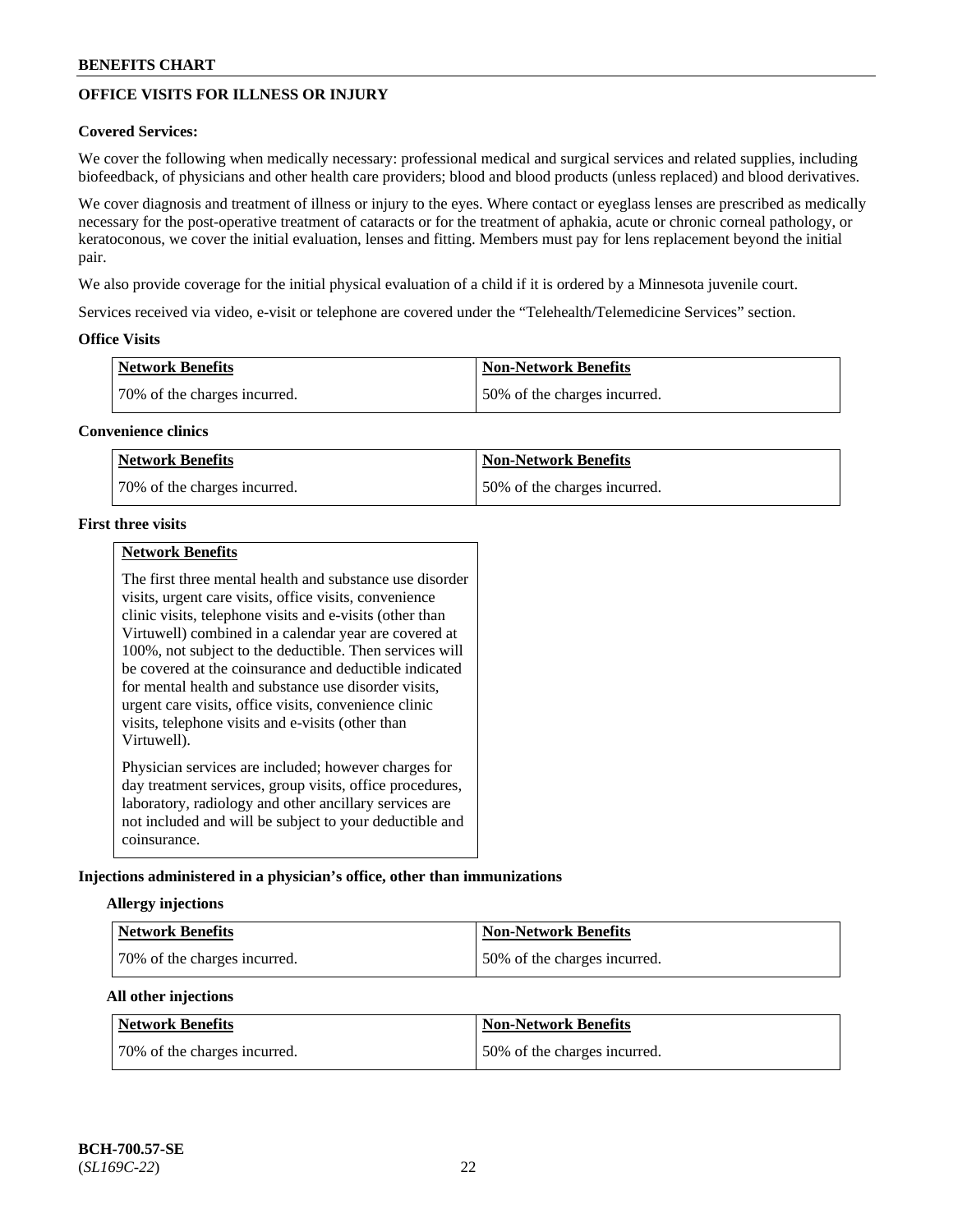### **Not Covered:**

- Court ordered treatment, except as described in this Benefits Chart under "Mental Health Services" and "Office Visits for Illness or Injury" or as otherwise required by law.
- See "Services Not Covered" in the Group Membership Contract.

### **PEDIATRIC AUTOIMMUNE NEUROPSYCHIATRIC DISORDERS ASSOCIATED WITH STREPTOCOCCAL INFECTIONS (PANDAS) AND PEDIATRIC ACUTE-ONSET NEUROPSYCHIATRIC SYNDROME (PANS) TREATMENT**

### **Definitions:**

**Pediatric acute-onset neuropsychiatric syndrome.** This means a class of acute-onset obsessive compulsive or tic disorders or other behavioral changes presenting in children and adolescents that are not otherwise explained by another known neurologic or medical disorder.

**Pediatric autoimmune neuropsychiatric disorders associated with streptococcal infections.** This means a condition in which a streptococcal infection in a child or adolescent causes the abrupt onset of clinically significant obsessions, compulsions, tics, or other neuropsychiatric symptoms or behavioral changes, or a relapsing and remitting course of symptom severity.

### **Covered Services:**

We cover treatment for pediatric autoimmune neuropsychiatric disorders associated with streptococcal infections (PANDAS) and for treatment for pediatric acute-onset neuropsychiatric syndrome (PANS). Treatments that must be covered under this section must be recommended by the member's licensed health care professional and include but are not limited to antibiotics, medication and behavioral therapies to manage neuropsychiatric symptoms, plasma exchange, and immunoglobulin.

| <b>Network Benefits</b>                                 | <b>Non-Network Benefits</b>                             |
|---------------------------------------------------------|---------------------------------------------------------|
| Coverage level is same as corresponding Network         | Coverage level is same as corresponding Non-Network     |
| Benefit, depending on type of service provided, such as | Benefit, depending on type of service provided, such as |
| Office Visits for Illness or Injury, Inpatient or       | Office Visits for Illness or Injury, Inpatient or       |
| <b>Outpatient Hospital Services.</b>                    | <b>Outpatient Hospital Services.</b>                    |

### **Not Covered:**

See "Services Not Covered" in the Group Membership Contract.

## **PEDIATRIC EYEWEAR**

#### **Covered Services:**

We cover pediatric eyewear for children.

Routine eye exams are covered under the "Preventive Services" section.

| <b>Network Benefits</b>      | <b>Non-Network Benefits</b> |
|------------------------------|-----------------------------|
| 70% of the charges incurred. | No Coverage.                |

#### **Limitations:**

- Coverage under this provision will continue until the end of the month in which the child turns age 19.
- Limited to one of the following per calendar year:
	- o one pair of eyeglasses including one set of prescription lenses, frames from our designated eyewear collection, and antiscratch coating; or
		- o one pair of non-disposable contact lenses; or
	- o a one-year supply of disposable contact lenses
- Contact lens fittings are limited to two per calendar year.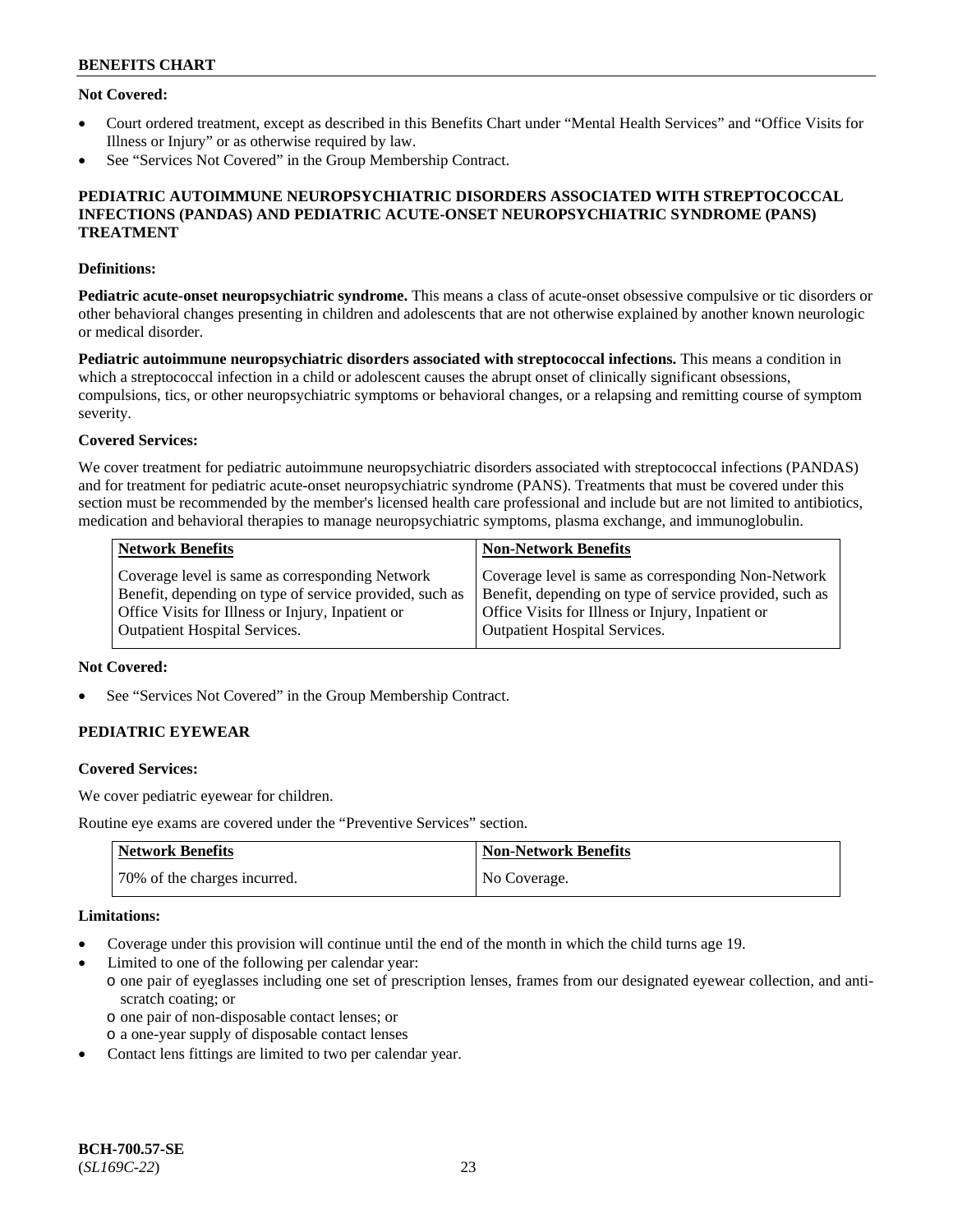## **Not Covered:**

- Frames that are not included in our designated eyewear collection. However, one pair of lenses will be covered if a member chooses frames outside the designated eyewear collection.
- More than one pair of lenses or frames or non-disposable contacts per calendar year, regardless of the reason. This includes replacement of eyeglasses or contact lenses due to loss, breakage, theft, or change in prescription.
- Safety glasses or goggles for sports or vocational reasons.
- Upgrades including, but not limited to, UV protection and no-line multifocal lenses.
- See "Services Not Covered" in the Group Membership Contract.

## **PHYSICAL THERAPY, OCCUPATIONAL THERAPY AND SPEECH THERAPY**

### **Covered Services:**

We cover the following physical therapy, occupational therapy and speech therapy services:

- rehabilitative care to correct the effects of illness or injury;
- habilitative care rendered for congenital, developmental or medical conditions which have significantly limited the successful initiation of normal speech and normal motor development.

Massage therapy which is performed in conjunction with other treatment/modalities by a physical occupational therapist, is part of a prescribed treatment plan and is not billed separately is covered.

We cover services provided in a clinic. We also cover physical therapy provided in an outpatient hospital facility. To see the benefit level for inpatient hospital or skilled nursing facility services, see benefits under Inpatient Hospital and Skilled Nursing Facility Services.

### **Rehabilitative care**

| <b>Network Benefits</b>      | <b>Non-Network Benefits</b>                                                               |
|------------------------------|-------------------------------------------------------------------------------------------|
| 70% of the charges incurred. | 50% of the charges incurred.                                                              |
|                              | Physical and Occupational Therapy combined are<br>limited to 20 visits per calendar year. |
|                              | Speech Therapy is limited to 20 visits per calendar year.                                 |

### **Habilitative care**

| <b>Network Benefits</b>      | <b>Non-Network Benefits</b>                                                                       |
|------------------------------|---------------------------------------------------------------------------------------------------|
| 70% of the charges incurred. | 50% of the charges incurred.                                                                      |
|                              | Physical, Occupational and Speech Therapy combined<br>are limited to 20 visits per calendar year. |

### **Not Covered:**

- Massage therapy for the purpose of comfort or convenience of the member.
- See "Services Not Covered" in the Group Membership Contract.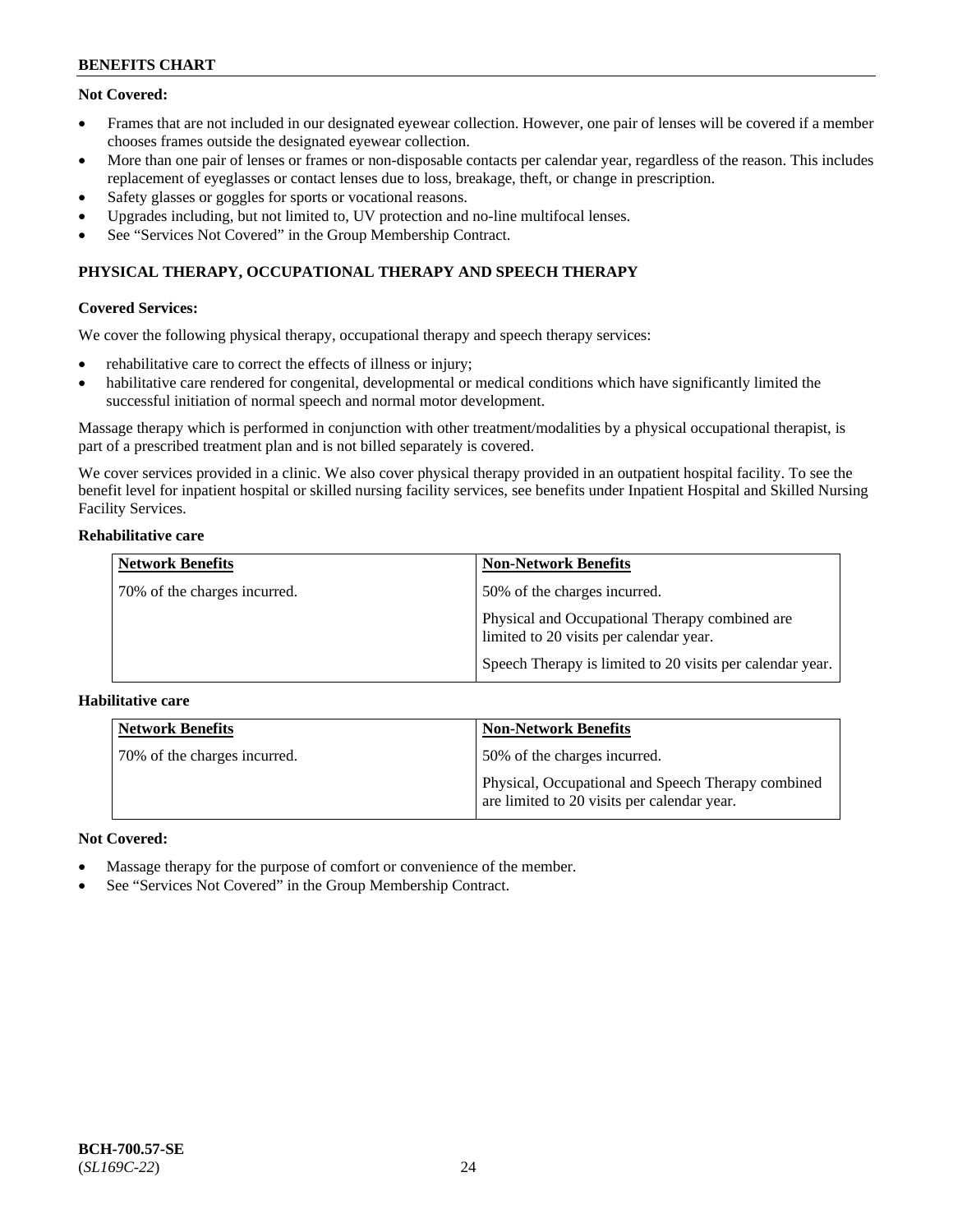## **PORT WINE STAIN REMOVAL SERVICES**

#### **Covered Services:**

We cover port wine stain removal services.

| <b>Network Benefits</b>                                | <b>Non-Network Benefits</b>                                  |
|--------------------------------------------------------|--------------------------------------------------------------|
| Coverage level is same as corresponding Network        | Coverage level is same as corresponding Non-Network          |
| Benefit, depending on type of service provided such as | Benefit, depending on type of service provided, such as      |
| Office Visits for Illness or Injury, Inpatient or      | Office Visits for Illness or Injury, Inpatient or Outpatient |
| <b>Outpatient Hospital Services.</b>                   | Hospital Services.                                           |

#### **Not Covered:**

See "Services Not Covered" in the Group Membership Contract.

### **PRE-DIABETES DISEASE MANAGEMENT PROGRAM**

#### **Covered Services:**

If you meet our criteria for coverage, you may qualify for the Pre-diabetes Disease Management Program through Omada Health. The program covers group health coaching which focuses on weight loss, exercise, behavior modification and health education at select locations determined by the plan.

| <b>Network Benefits</b>                                     | <b>Non-Network Benefits</b> |
|-------------------------------------------------------------|-----------------------------|
| 100% of the charges incurred.<br>Deductible does not apply. | Not applicable.             |

#### **Not Covered:**

See "Services Not Covered" in the Group Membership Contract.

### **PRESCRIPTION DRUG SERVICES**

### **Covered Services:**

We cover prescription drugs and medications that can be self-administered or are administered in a physician's office. We cover off-label use of formulary drugs to treat cancer if the drug is recognized for the treatment of cancer in any authoritative compendia used by the Medicare program.

We cover orally administered anticancer drugs at the applicable benefit level under outpatient drugs below. We are in compliance with Minnesota Statute 62A.3075 because we do not cover orally administered anticancer drugs under our specialty drug benefit.

We will refill a prescription for eye drops covered under this Benefits Chart if the member requests a refill and original prescription specified that additional quantities would be needed, providing the refill request does not exceed the quantities needed, and the following conditions are met:

- If the member requests a 30-day refill supply, the request must be made between 21 and 30 days of the later of (a) the original date that the prescription was distributed to the member or (b) the date that the most recent refill was distributed to the member; or
- If the member requests a 90-day refill supply, the request must be made between 75 and 90 days of the later of (a) the original date that the prescription was distributed to the member or (b) the date that the most recent refill was distributed to the member.

A licensed pharmacist may prescribe and dispense self-administered hormonal contraceptives, nicotine replacement medications, and opiate antagonists for the treatment of an acute opiate overdose in accordance with section 151.37, subdivision 14, 15, or 16, under the same terms of coverage that would apply had the prescription drug been prescribed by a licensed physician, physician assistant, or advanced practice nurse practitioner. If the plan excludes coverage for selfadministered hormonal contraceptives, they will not be covered under this provision.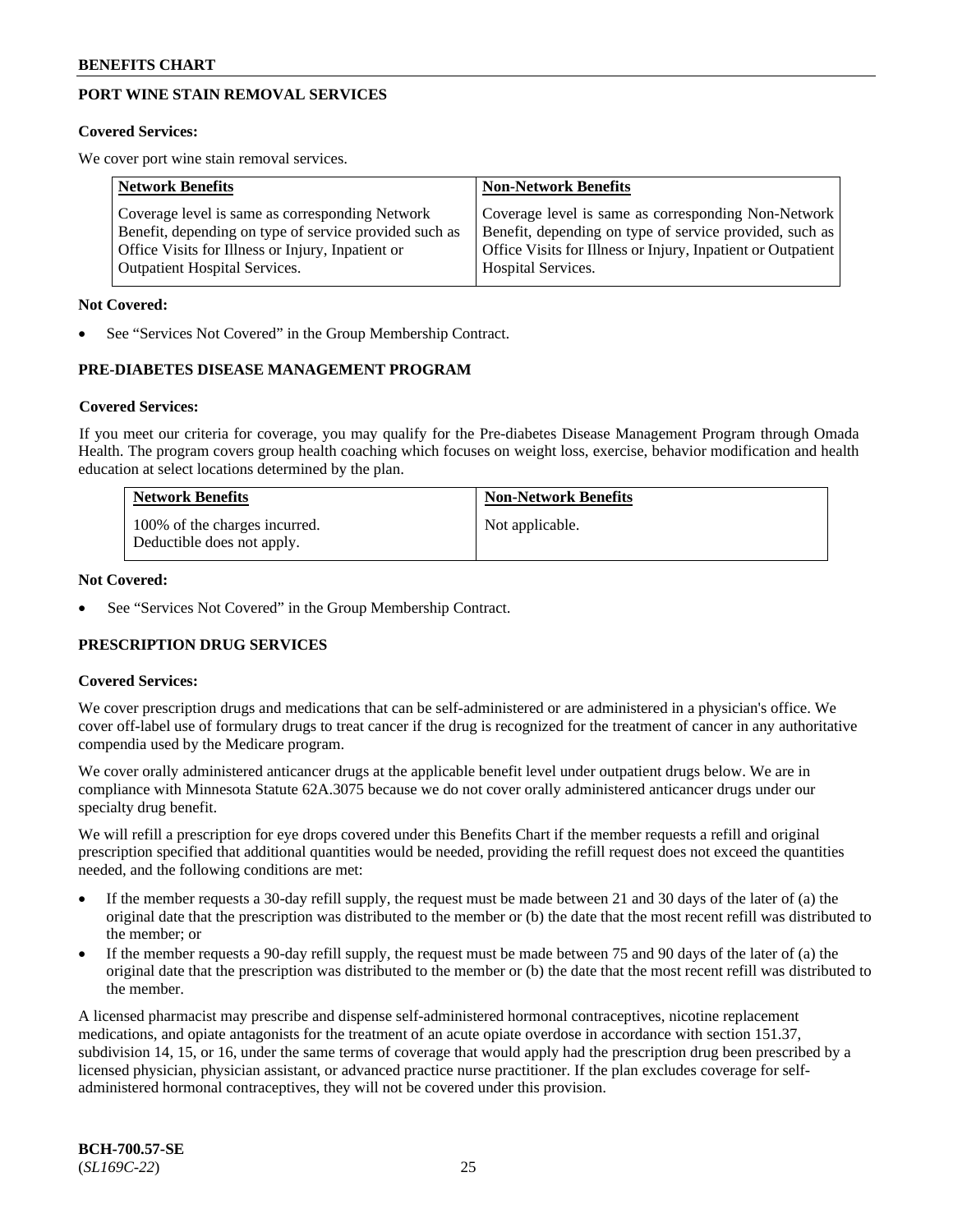### **For Network Benefits, drugs and medications must be obtained at a Network Pharmacy.**

**If a member copayment is required, you must pay one member copayment for each 31-day supply, or portion thereof, unless otherwise indicated below.**

#### **Outpatient drugs (except as specified below)**

| <b>Network Benefits</b>                                                                                          | <b>Non-Network Benefits</b>  |
|------------------------------------------------------------------------------------------------------------------|------------------------------|
| 100% of the charges incurred, subject to a member<br>copayment of \$5 for generic low cost formulary<br>drugs.   | 50% of the charges incurred. |
| 100% of the charges incurred, subject to a member<br>copayment of \$25 for generic high cost formulary<br>drugs. |                              |
| 100% of the charges incurred, subject to a member<br>copayment of \$60 for brand name formulary drugs.           |                              |
| In no event will your cost for a formulary insulin drug<br>exceed \$25.                                          |                              |
| Non-formulary drugs are covered at 100% of the<br>charges incurred, subject to a member copayment of<br>\$150.   |                              |
| Deductible does not apply.                                                                                       |                              |

**Cost-Sharing Limits for Insulin:** We are required to limit your cost-sharing on prescription insulin to no more than the net price of the prescription insulin drug. This requirement applies at the point of sale, including deductible payments and the costsharing amounts charged once the deductible is met.

**Cost-sharing.** This means a deductible payment, copayment, or coinsurance amount that you must pay for covered prescription insulin in accordance with the terms and conditions of this health plan.

**Net price.** This means our cost for prescription insulin, including any rebates or discounts received by or accrued directly or indirectly to us from a drug manufacturer or pharmacy benefit manager.

### **Mail order drugs**

| <b>Network Benefits</b>                                                                                                                                                                                                                               | <b>Non-Network Benefits</b>                                                                                                |
|-------------------------------------------------------------------------------------------------------------------------------------------------------------------------------------------------------------------------------------------------------|----------------------------------------------------------------------------------------------------------------------------|
| For your convenience, you may also get up to a 93-day<br>supply of outpatient prescription drugs that can be self-<br>administered through the designated mail order service.<br>Specialty Drugs are not available through the mail order<br>service. | See Network Mail Order Drugs benefit.<br>Mail order drugs are only available through the<br>designated mail order service. |

### **Specialty Drugs that are self-administered**

| <b>Network Benefits</b>                                                                                                                    | <b>Non-Network Benefits</b> |
|--------------------------------------------------------------------------------------------------------------------------------------------|-----------------------------|
| 80% of the charges incurred.<br>Deductible does not apply.                                                                                 | No Coverage.                |
| For Network Benefits, specialty drugs are limited to<br>drugs on the specialty drug list and must be obtained<br>from a designated vendor. |                             |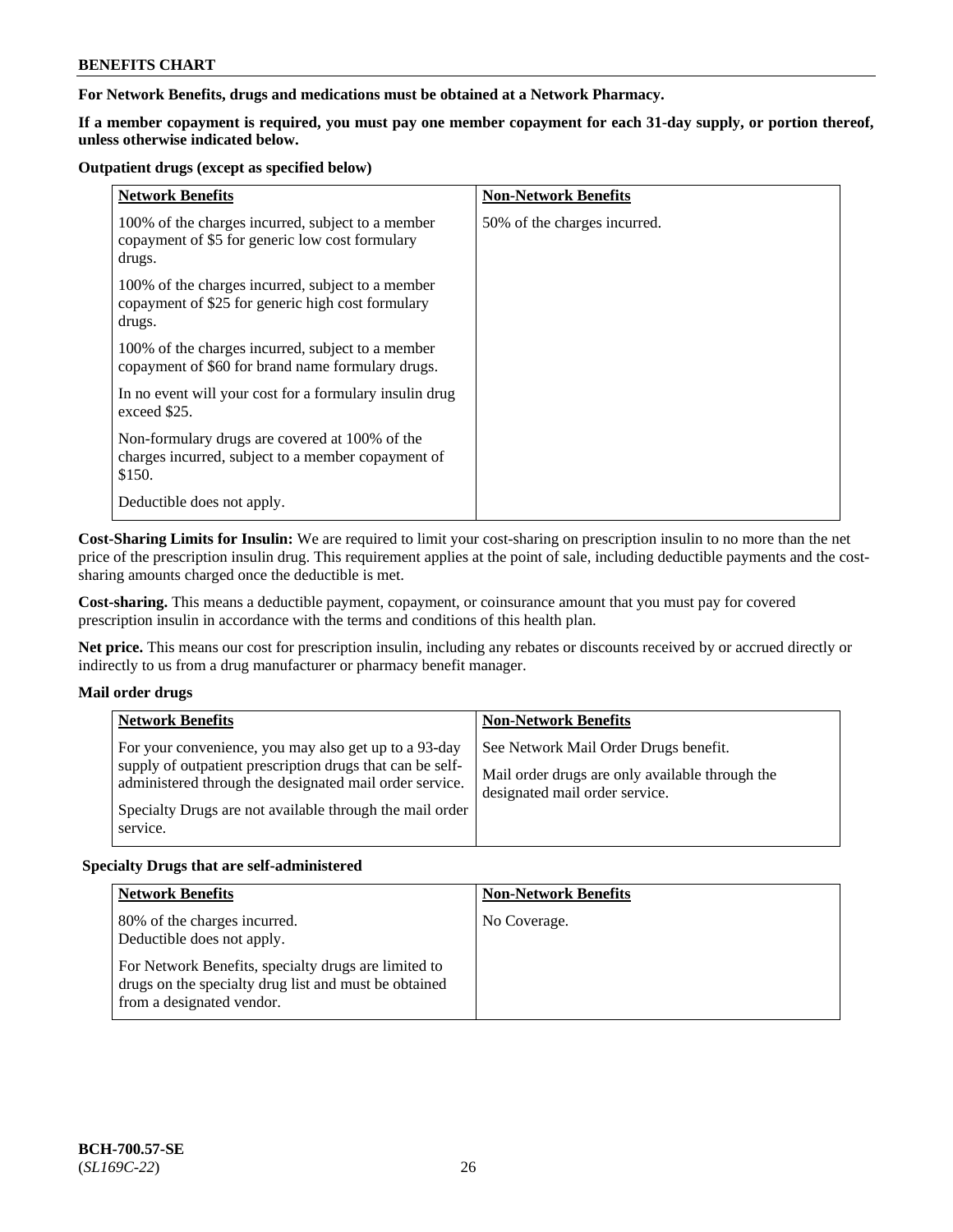## **Drugs for the treatment of growth deficiency**

| <b>Network Benefits</b>                                                                                                                            | <b>Non-Network Benefits</b>  |
|----------------------------------------------------------------------------------------------------------------------------------------------------|------------------------------|
| 70% of the charges incurred.<br>Deductible does not apply.                                                                                         | 50% of the charges incurred. |
| For Network Benefits, growth deficiency drugs are<br>limited to drugs on the specialty drug list and must be<br>obtained from a designated vendor. |                              |

**Tobacco cessation drugs are covered for all FDA – approved tobacco cessation drugs for a minimum of 90 days**

| <b>Network Benefits</b>                                     | <b>Non-Network Benefits</b>  |
|-------------------------------------------------------------|------------------------------|
| 100% of the charges incurred.<br>Deductible does not apply. | 50% of the charges incurred. |

#### **Contraceptive drugs**

| <b>Network Benefits</b>                                                                                                                                        | <b>Non-Network Benefits</b>  |
|----------------------------------------------------------------------------------------------------------------------------------------------------------------|------------------------------|
| 100% of the charges incurred for formulary drugs.<br>Deductible does not apply.                                                                                | 50% of the charges incurred. |
| If a physician requests that a non-formulary<br>contraceptive drug be dispensed as written the drug will<br>be covered at 100%, not subject to the deductible. |                              |

**ACA preventive medications.** We cover preventive medications currently recommended by USPSTF with an A or B rating if they are prescribed by your medical provider and they are listed on our Commercial ACA Preventive Drug List. Preventive medications are subject to periodic review and modification. Changes would be effective in accordance with the federal rules and reflected in our current medical coverage criteria for preventive care services.

| Network Benefits                                            | <b>Non-Network Benefits</b>  |
|-------------------------------------------------------------|------------------------------|
| 100% of the charges incurred.<br>Deductible does not apply. | 50% of the charges incurred. |

### **Limitations:**

- Certain drugs may require prior authorization as indicated on the formulary. HealthPartners may require prior authorization for the drug and also the site where the drug will be provided. Certain drugs are subject to our utilization review process and quantity limits, as indicated on our formulary.
- Certain non-formulary drugs require prior authorization. In addition, certain drugs may be subject to any quantity limits applied as part of our trial program. The trial drug program applies to new prescriptions for certain drugs which have high toxicity, low tolerance, high costs and/or high potential for waste. Trial drugs are indicated on the formulary and/or the Specialty Drug List. Your first fill of a trial drug may be limited to less than a month supply. If the drug is well tolerated and effective, you will receive the remainder of your first month supply.
- If a member requests a brand name drug when there is a generic equivalent, the brand name drug will be covered up to the charge that would apply to the generic drug, minus any required copayment. If a physician requests that a brand name drug be dispensed as written, the drug will be paid at the non-formulary benefit.
- We may require members to try over-the-counter (OTC) drug alternatives before approving more costly formulary prescription drugs.
- Unless otherwise specified in the "Prescription Drug Services" section, you may receive up to a 31-day supply per prescription.
- A 93-day supply will be covered and dispensed only at pharmacies that participate in our extended day supply program
- New prescriptions to treat certain chronic conditions are limited to a 31-day supply.
- No more than a 31-day supply of Specialty Drugs will be covered and dispensed at a time, unless it's a manufacturer supplied drug that cannot be split that supplies the member with more than a 31-day supply.
- The member copayment for a drug will not exceed the cost of the drug.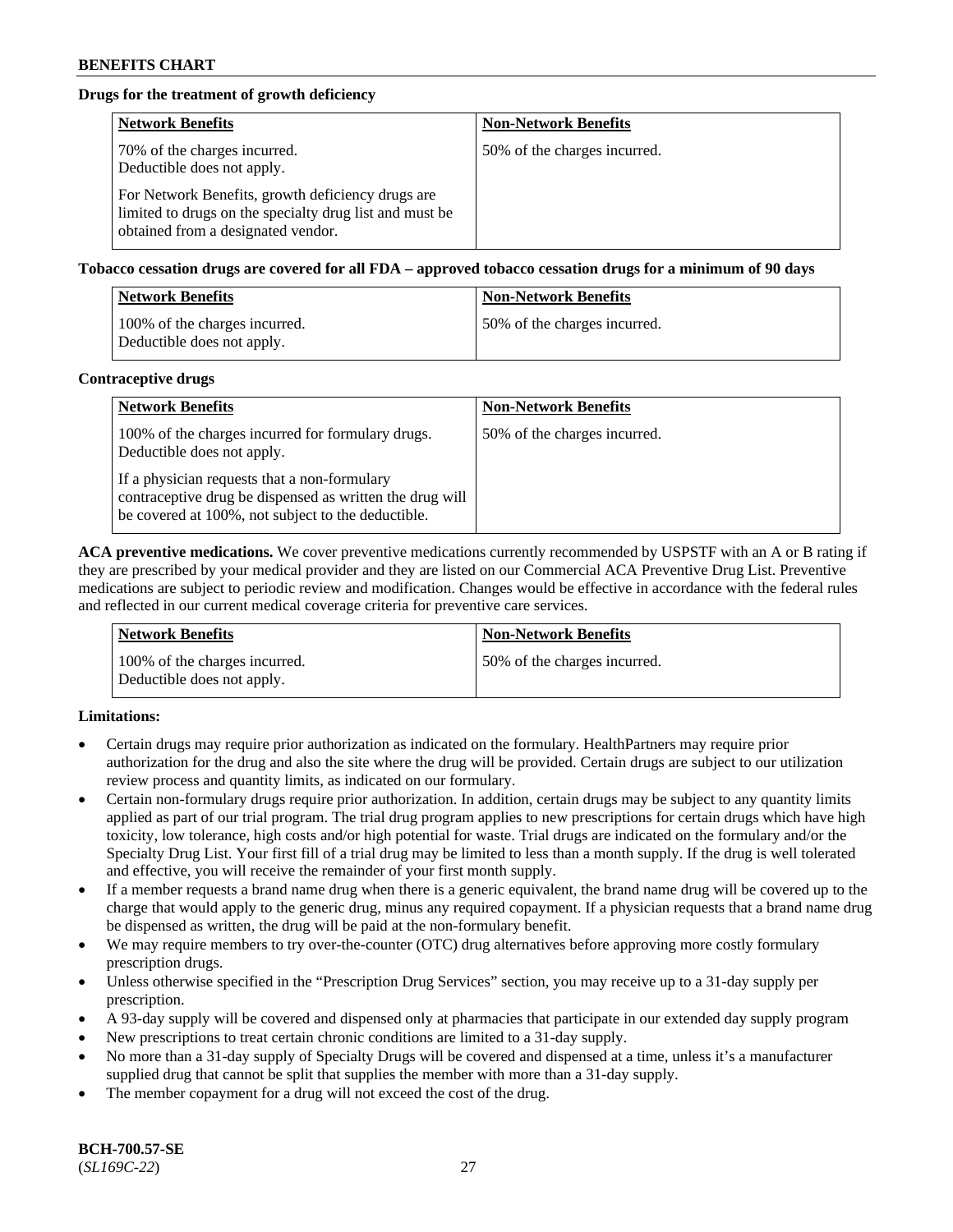## **Not Covered:**

- Replacement of prescription drugs, medications, equipment and supplies due to loss, damage or theft.
- Nonprescription (over the counter) drugs or medications, including, but not limited to, vitamins, supplements, homeopathic remedies, and non-FDA approved drugs unless listed on the formulary and prescribed by a physician or legally authorized health care provider under applicable state and federal law. We cover off-label use of drugs to treat cancer as specified in the "Prescription Drug Services" section of this Benefits Chart. This exclusion does not include over-the-counter contraceptives for women as allowed under the Affordable Care Act when the member obtains a prescription for the item. In addition, if the member obtains a prescription, this exclusion does not include aspirin to prevent cardiovascular disease for men and women of certain ages; folic acid supplements for women who may become pregnant; fluoride chemoprevention supplements for children without fluoride in their water source; and iron supplements for children ages 6-12 months who are at risk of anemia.
- Drugs on the Excluded Drug List. The Excluded Drug List includes select drugs within a therapy class that are not eligible for coverage. This includes drugs that may be excluded for certain indications. However, you may request coverage for a drug on the Excluded Drug List by requesting an exception to the formulary under the formulary exception process described in the definition of formulary in this Benefits Chart. The Excluded Drug List is available at [healthpartners.com](http://www.healthpartners.com/)
- Drugs that are newly approved by the FDA until they are reviewed and approved by HealthPartners Pharmacy and Therapeutics Committee. However, you may request coverage for a drug that is newly approved by the FDA by requesting an exception to the formulary under the formulary exception process described in the definition of formulary in the Benefits Chart.
- All drugs used for sexual dysfunction.
- Fertilty drugs.
- Medical cannabis.
- Medical devices approved by the FDA will not be covered under the "Prescription Drug Services" section unless they are on our formulary. Covered medical devices are generally submitted and reimbursed under your medical benefits.
- See "Services Not Covered" in the Group Membership Contract.

## **PREVENTIVE SERVICES**

### **Applicable Definitions:**

**Routine Preventive Services** are routine healthcare services that include screenings, check-ups and counseling to prevent illness, disease or other health problems before symptoms occur.

**Diagnostic Services** are services to help a provider understand your symptoms, diagnose illness and decide what treatment may be needed. They may be the same services that are listed as preventive services, but they are being used as diagnostic services. Your provider will determine if these services are preventive or diagnostic. These services are not preventive if received as part of a visit to diagnose, manage or maintain an acute or chronic medical condition, illness or injury. When that occurs, unless otherwise indicated below, standard deductibles, copayments or coinsurance apply.

### **Covered Services:**

We cover preventive services that meet any of the requirements under the Affordable Care Act (ACA) shown in the bulleted items below. These preventive services are covered at 100% under the network benefits with no deductible, copayments or coinsurance. (If a preventive service is not required by the ACA and it is covered at a lower benefit level or if a group qualifies for an exemption or accommodation for certain benefits under the ACA, it will be specified below). Preventive benefits mandated under the ACA are subject to periodic review and modification. Changes would be effective in accordance with the federal rules. Preventive services mandated by the ACA include:

- Evidence-based items or services that have in effect a rating of A or B in the current recommendations of the United States Preventive Services Task Force with respect to the individual;
- Immunizations for routine use in children, adolescents, and adults that have in effect a recommendation from the Advisory Committee on Immunization Practices of the Centers for Disease Control and Prevention with respect to the individual;
- With respect to infants, children, and adolescents, evidence-informed preventive care and screenings provided for in comprehensive guidelines supported by the Health Resources and Services Administration; and
- With respect to women, preventive care and screenings provided for in comprehensive guidelines supported by the Health Resources and Services Administration.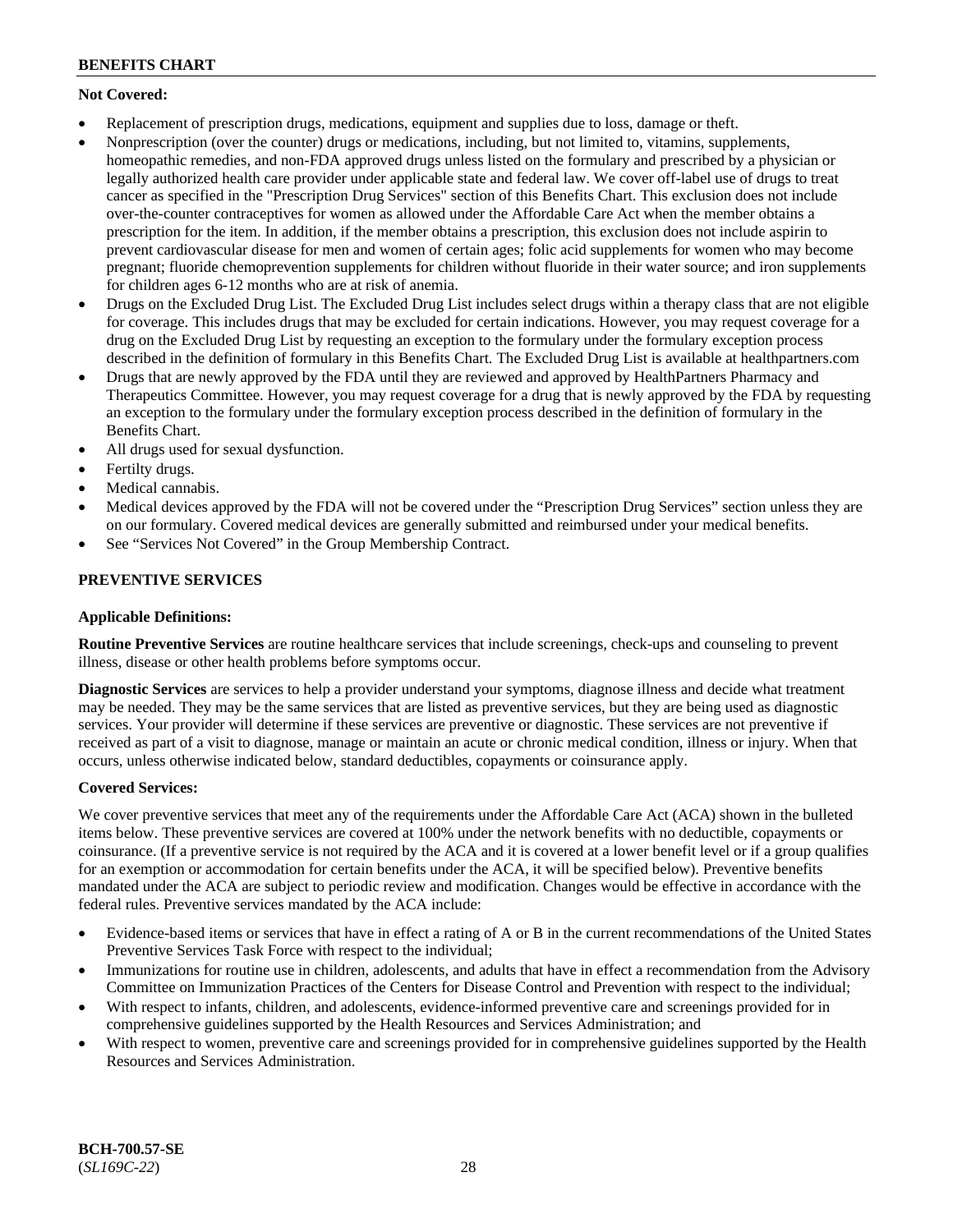Covered services are based on established medical policies, which are subject to periodic review and modification by the medical or dental directors. These medical policies (medical coverage criteria) are available by calling Member Services, or logging on to your "*my*HealthPartners" account at [healthpartners.com.](http://www.healthpartners.com/)

A complete list of preventive care services recommended under the U.S. Preventive Task Force (USPSTF) is available online at [uspreventiveservicestaskforce.org/Page/Name/uspstf-a-and-b-recommendations.](https://www.uspreventiveservicestaskforce.org/Page/Name/uspstf-a-and-b-recommendations-by-date/)

HHS: [healthcare.gov/coverage/preventive-care-benefits](https://www.healthcare.gov/coverage/preventive-care-benefits/)

CDC: [cdc.gov/vaccines/schedules/index.html](https://www.cdc.gov/vaccines/schedules/index.html)

### **ACA and state mandated preventive services are covered as follows:**

**Routine health exams and periodic health assessments.** A physician or health care provider will counsel you as to how often health assessments are needed based on age, sex and health status. This includes screening for tobacco use, at least two tobacco cessation attempts per year (for those who use tobacco products), all FDA approved tobacco cessation medications including over-the-counter drugs (as shown in the "Prescription Drug Services" Section) and at least four counseling sessions of at least ten minutes each for tobacco cessation.

| Network Benefits                                            | <b>Non-Network Benefits</b>  |
|-------------------------------------------------------------|------------------------------|
| 100% of the charges incurred.<br>Deductible does not apply. | 50% of the charges incurred. |

**Child health supervision services**. This includes pediatric preventive services, such as fluoride chemoprevention for children without fluoride in their water source, newborn screenings, appropriate immunizations, developmental assessments and laboratory services appropriate to the age of the child from birth to 72 months, and appropriate immunizations until the end of the month in which the child turns 19, as defined by the Standards of Child Health Care issued by the American Academy of Pediatrics. We cover at least five child health supervision visits from birth to 12 months, three child health supervision visits from 12 months to 24 months, once a year from 24 months to 72 months.

| Network Benefits                                            | <b>Non-Network Benefits</b>  |
|-------------------------------------------------------------|------------------------------|
| 100% of the charges incurred.<br>Deductible does not apply. | 50% of the charges incurred. |

**Routine prenatal care and exams.** This includes the comprehensive package of medical and psychosocial support provided throughout a pregnancy, including risk assessment, serial surveillance, prenatal education, and use of specialized skills and technology when needed, as defined by Standards for Obstetric-Gynecologic Services issued by the American College of Obstetricians and Gynecologists.

| <b>Network Benefits</b>                                     | <b>Non-Network Benefits</b>   |
|-------------------------------------------------------------|-------------------------------|
| 100% of the charges incurred.<br>Deductible does not apply. | 150% of the charges incurred. |

**Routine postnatal care.** This includes health exams, assessments, education and counseling relating to the period immediately after childbirth

| <b>Network Benefits</b>                                     | <b>Non-Network Benefits</b>  |
|-------------------------------------------------------------|------------------------------|
| 100% of the charges incurred.<br>Deductible does not apply. | 50% of the charges incurred. |

**Routine screening procedures for cancer.** This includes colorectal screening, digital rectal examinations, or other cancer screenings recommended by the USPSTF with an A or B rating. Women's preventive health services below describes additional routine screening procedures for cancer.

| <b>Network Benefits</b>                                     | <b>Non-Network Benefits</b>  |
|-------------------------------------------------------------|------------------------------|
| 100% of the charges incurred.<br>Deductible does not apply. | 50% of the charges incurred. |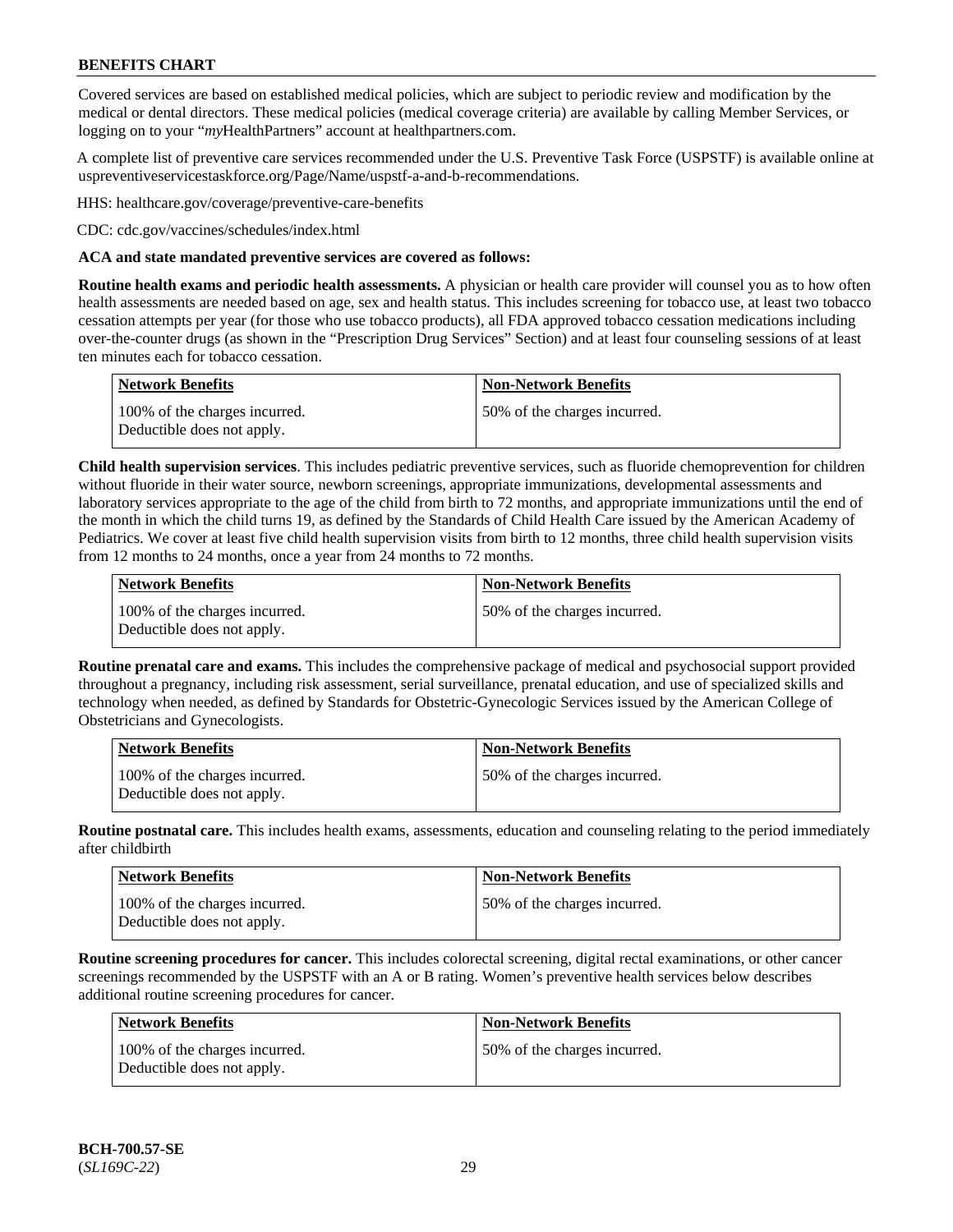**Professional voluntary family planning services.** This includes services to prevent or delay a pregnancy, including counseling and education. Services must be provided by a licensed provider.

| <b>Network Benefits</b>                                     | <b>Non-Network Benefits</b> |
|-------------------------------------------------------------|-----------------------------|
| 100% of the charges incurred.<br>Deductible does not apply. | See Network Benefits.       |

### **Adult immunizations**

| <b>Network Benefits</b>                                     | <b>Non-Network Benefits</b>  |
|-------------------------------------------------------------|------------------------------|
| 100% of the charges incurred.<br>Deductible does not apply. | 50% of the charges incurred. |

**Women's preventive services.**This includes mammograms\*, screenings for cervical cancer (pap smears), breast pumps, human papillomavirus (HPV) testing; counseling for sexually transmitted infections, counseling and screening for human immunodeficiency virus (HIV), and all FDA approved contraceptive methods as prescribed by a doctor, sterilization procedures, education and counseling (see the "Prescription Drug Services" section for coverage of oral contraceptive drugs). For women whose family history is associated with an increased risk for BRCA1 or BRCA2 gene mutations, we cover genetic counseling and BRCA screening without cost sharing, if appropriate and as determined by a physician

**\***Preventive mammogram screening includes digital breast tomosynthesis (3D mammograms) for members at risk for breast cancer.

"At risk for breast cancer" means: (1) having a family history with one or more first- or second-degree relatives with breast cancer; (2) testing positive for BRCA1 or BRCA2 mutations; (3) having heterogeneously dense breasts or extremely dense breasts based on the Breast Imaging Reporting and Data System established by the American College of Radiology; or (4) having a previous diagnosis of breast cancer.

| Network Benefits                                            | <b>Non-Network Benefits</b>  |
|-------------------------------------------------------------|------------------------------|
| 100% of the charges incurred.<br>Deductible does not apply. | 50% of the charges incurred. |

**Obesity screening and management.** We cover obesity screening and counseling for all ages during a routine preventive care exam. If you are age 18 or older and have a body mass index of 30 or more, we also cover intensive obesity management to help you lose weight. Your primary care doctor can coordinate these services.

| <b>Network Benefits</b>                                     | <b>Non-Network Benefits</b>   |
|-------------------------------------------------------------|-------------------------------|
| 100% of the charges incurred.<br>Deductible does not apply. | 150% of the charges incurred. |

**In addition to any ACA or state mandated preventive services referenced above, we cover the following eligible services:**

#### **Routine eye and hearing exams**

| Network Benefits                                            | <b>Non-Network Benefits</b>  |
|-------------------------------------------------------------|------------------------------|
| 100% of the charges incurred.<br>Deductible does not apply. | 50% of the charges incurred. |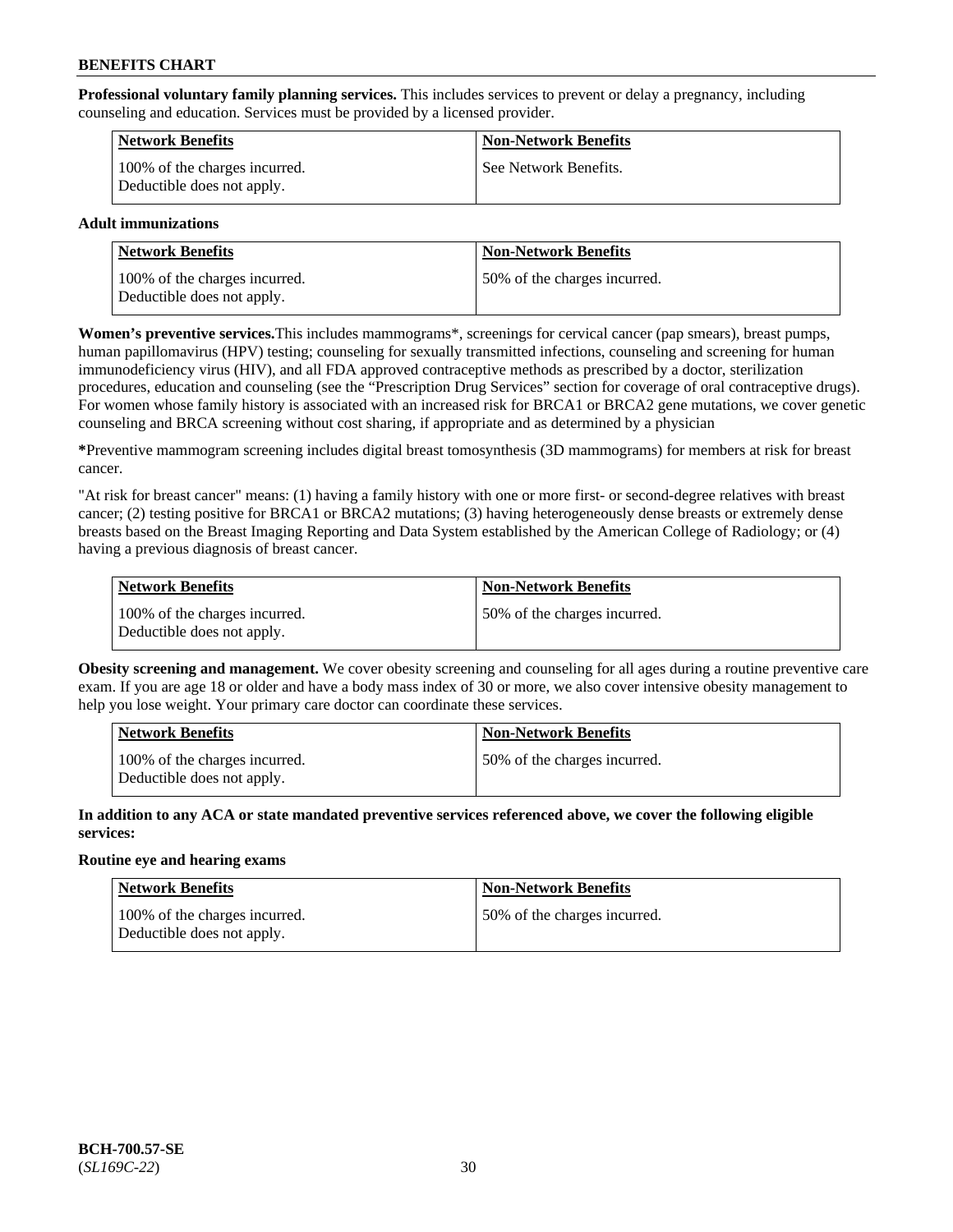**Ovarian cancer surveillance tests for women who are at risk.** "At risk for ovarian cancer" means (1) having a family history that includes any of the following: one or more first-degree or second-degree relatives with ovarian cancer, clusters of female relatives with breast cancer or nonpolyposis colorectal cancer; or (2) testing positive for BRCA1 or BRCA2 mutations. "Surveillance tests for ovarian cancer" means annual screening using: CA-125 serum tumor marker testing, transvaginal ultrasound, pelvic examination or other proven ovarian cancer screening tests currently being evaluated by the federal Food and Drug Administration or by the National Cancer Institute.

| <b>Network Benefits</b>                                                                                                                                                                                                          | <b>Non-Network Benefits</b>                                                                                                                                                                                                          |
|----------------------------------------------------------------------------------------------------------------------------------------------------------------------------------------------------------------------------------|--------------------------------------------------------------------------------------------------------------------------------------------------------------------------------------------------------------------------------------|
| Coverage level is same as corresponding Network<br>Benefit, depending on type of service provided, such<br>as Diagnostic Imaging Services, Laboratory Services<br>Office Visits for Illness or Injury or Preventive<br>Services. | Coverage level is same as corresponding Non-Network<br>Benefit, depending on type of service provided, such as<br>Diagnostic Imaging Services, Laboratory Services<br>Office Visits for Illness or Injury or Preventive<br>Services. |
|                                                                                                                                                                                                                                  |                                                                                                                                                                                                                                      |

#### **Limitations:**

• Services are not preventive if received as part of a visit to diagnose, manage or maintain an acute or chronic medical condition, illness or injury. When that occurs, unless otherwise indicated above, standard deductibles, copayments or coinsurance apply.

#### **Not Covered:**

See "Services Not Covered" in the Group Membership Contract.

## **SPECIFIED NON-NETWORK SERVICES**

### **Covered Services:**

We cover the following services when you elect to receive them from a non-network provider, at the same level of coverage we provide when you elect to receive the services from a network provider:

- Voluntary family planning of the conception and bearing of children.
- The provider visit(s) and test(s) necessary to make a diagnosis of infertility.
- Testing and treatment of sexually transmitted diseases (other than HIV).
- Testing for AIDS or other HIV-related conditions.

| <b>Network Benefits</b>                                                                                                                            | <b>Non-Network Benefits</b>                    |
|----------------------------------------------------------------------------------------------------------------------------------------------------|------------------------------------------------|
| Coverage level is same as corresponding Network<br>Benefit, depending on type of service provided, such as<br>Office Visits for Illness or Injury. | See Network Benefits for the services covered. |

#### **Not Covered:**

See "Services Not Covered" in the Group Membership Contract.

### **TELEHEALTH/TELEMEDICINE SERVICES**

#### **Definitions:**

**Telehealth, Telemedicine, or Virtual Care.** This is a means of communication between a health care professional and a patient. This includes the use of secure electronic information, imaging, and communication technologies, including:

- interactive audio or audio-video
- interactive audio with store-and-forward technology
- chat-based and email-based systems
- physician-to-physician consultation
- patient education
- data transmission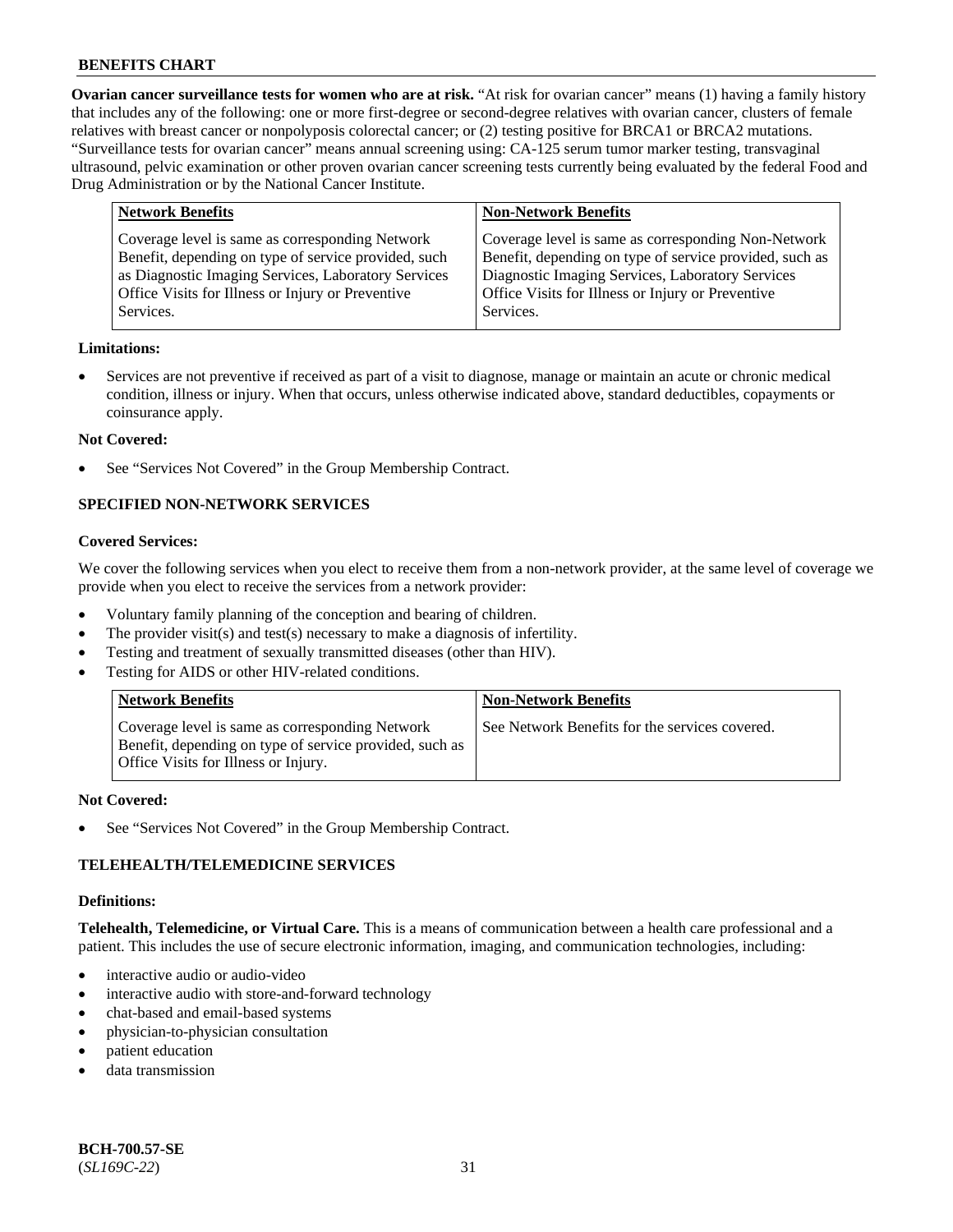- data interpretation
- digital diagnostics (algorithm-enabled diagnostic support)
- digital therapeutics (the use of personal health devices and sensors, either alone or in combination with conventional drug therapies, for disease prevention and management)

### Services can be delivered:

Synchronously: the patient and health care professional are engaging with one another at the same time; or Asynchronously: the patient and health care professional engage with each other at different points in time.

**Telephone Visits.** Live, synchronous, interactive encounters over the telephone between a patient and a healthcare provider.

**E-visit or chat-based visits.** Asynchronous online or mobile app encounters to discuss a patient's personal health information, vital signs, and other physiologic data or diagnostic images. The healthcare provider reviews and delivers a consultation, diagnosis, prescription or treatment plan after reviewing the patient's visit information.

**Virtuwell<sup>®</sup>**. This is an online service for you to receive a diagnosis and treatment for certain conditions, such as a cold, flu, ear pain and sinus infections. You may access the Virtuwell website at [virtuwell.com.](https://www.virtuwell.com/)

**Video Visits.** Live, synchronous, interactive encounters using secure web-based video between a patient and a healthcare provider.

## **Covered Services:**

The Plan covers the following methods of receiving care for services that would be eligible under the Plan if the service were provided in person.

#### **Scheduled telephone visits**

| <b>Network Benefits</b>      | Non-Network Benefits         |
|------------------------------|------------------------------|
| 70% of the charges incurred. | 50% of the charges incurred. |

### **E-visits**

### **Access to online care through Virtuwell at [virtuwell.com](https://www.virtuwell.com/)**

| <b>Network Benefits</b>                                     | <b>Non-Network Benefits</b> |
|-------------------------------------------------------------|-----------------------------|
| 100% of the charges incurred.<br>Deductible does not apply. | Not Applicable.             |

### **All other E-visits**

| Network Benefits             | <b>Non-Network Benefits</b>  |
|------------------------------|------------------------------|
| 70% of the charges incurred. | 50% of the charges incurred. |

### **First three visits**

### **Network Benefits**

The first three mental health and substance use disorder visits, urgent care visits, office visits, convenience clinic visits, telephone visits and e-visits (other than Virtuwell) combined in a calendar year are covered at 100%, not subject to the deductible.

Physicians services are included; however charges for day treatment services, group visits, office procedures, laboratory, radiology and other ancillary services are not included and will be subject to your deductible and coinsurance.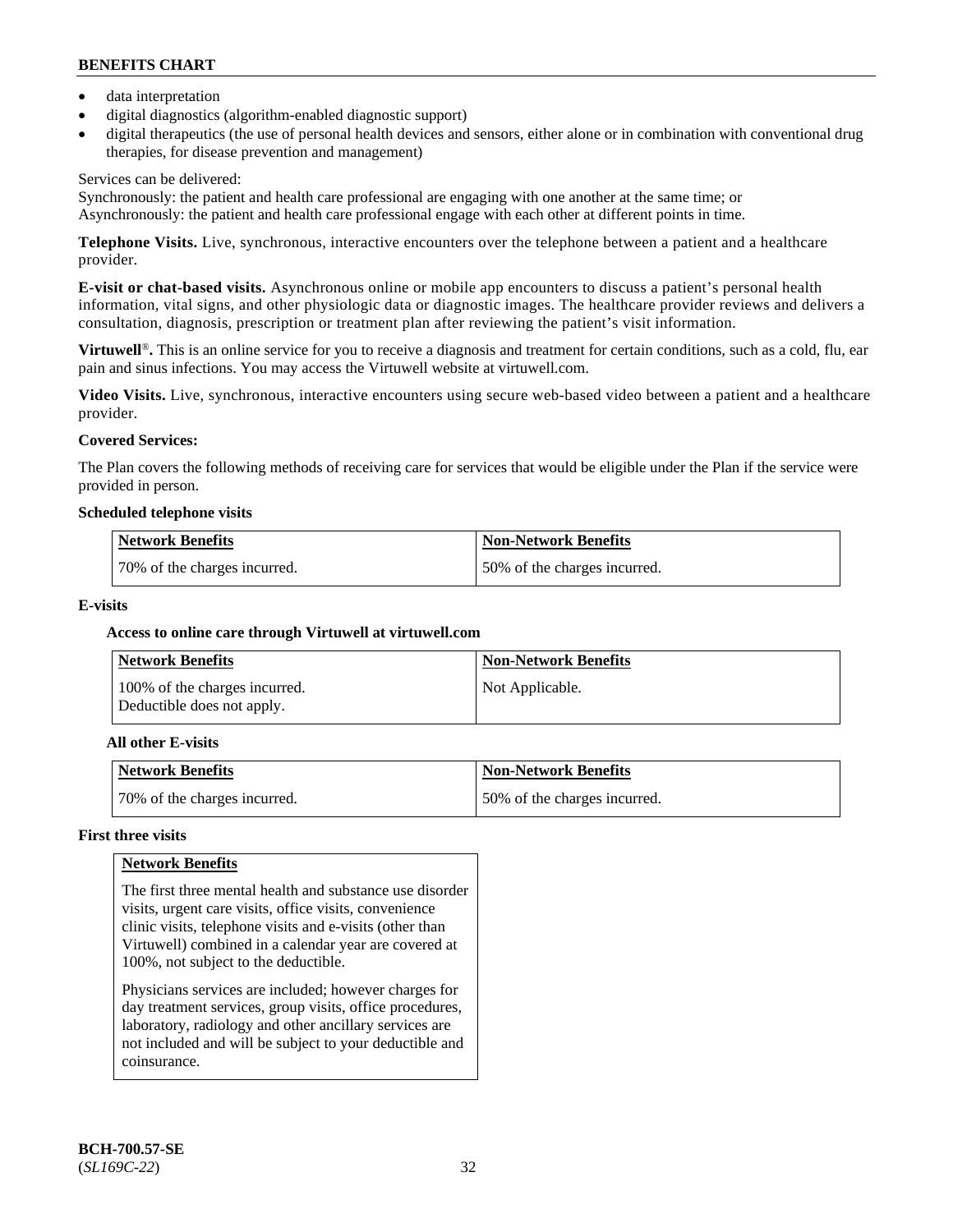#### **Video visits**

| <b>Network Benefits</b>                                | <b>Non-Network Benefits</b>                            |
|--------------------------------------------------------|--------------------------------------------------------|
| Coverage level is same as corresponding Network        | Coverage level is same as corresponding Non-Network    |
| Benefit, depending upon type of service provided, such | Benefit, depending upon type of service provided, such |
| as Office Visits for Illness or Injury.                | as Office Visits for Illness or Injury.                |

### **Not Covered:**

See "Services Not Covered" in the Group Membership Contract.

## **TRANSPLANT SERVICES**

### **Applicable Definitions:**

**Autologous.** This is when the source of cells is from the individual's own marrow or stem cells.

**Allogeneic.** This is when the source of cells is from a related or unrelated donor's marrow or stem cells.

**Autologous Bone Marrow Transplant.** This is when the bone marrow is harvested from the individual and stored. The patient undergoes treatment which includes tumor ablation with high-dose chemotherapy and/or radiation. The bone marrow is reinfused (transplanted).

**Allogeneic Bone Marrow Transplant.** This is when the bone marrow is harvested from the related or unrelated donor and stored. The patient undergoes treatment which includes tumor ablation with high-dose chemotherapy and/or radiation. The bone marrow is reinfused (transplanted).

**Autologous/Allogeneic Stem Cell Support.** This is a treatment process that includes stem cell harvest from either bone marrow or peripheral blood, tumor ablation with high-dose chemotherapy and/or radiation, stem cell reinfusion, and related care. Autologous/allogeneic bone marrow transplantation and high dose chemotherapy with peripheral stem cell rescue/support are considered to be autologous/allogeneic stem cell support.

**Designated Transplant Center.** This is any health care provider, group or association of health care providers designated by us to provide services, supplies or drugs for specified transplants for our members.

**Transplant Services.** This is transplantation (including retransplants) of the human organs or tissue listed below, including all related post-surgical treatment and drugs and multiple transplants for a related cause. Transplant services do not include other organ or tissue transplants or surgical implantation of mechanical devices functioning as a human organ, except surgical implantation of an FDA approved Ventricular Assist Device (VAD) or total artificial heart, functioning as a temporary bridge to heart transplantation.

Prior authorization is required prior to consultation to support coordination of care and benefits.

### **Covered Services:**

We cover eligible transplant services (as defined above) while you are covered under this Benefits Chart. Transplants that will be considered for coverage are limited to the following:

- Kidney transplants for end-stage disease.
- Cornea transplants for end-stage disease.
- Heart transplants for end-stage disease.
- Lung transplants or heart/lung transplants for: (1) primary pulmonary hypertension; (2) Eisenmenger's syndrome; (3) endstage pulmonary fibrosis; (4) alpha 1 antitrypsin disease; (5) cystic fibrosis; and (6) emphysema.
- Liver transplants for: (1) biliary atresia in children; (2) primary biliary cirrhosis; (3) post-acute viral infection (including hepatitis A, hepatitis B antigen e negative and hepatitis C) causing acute atrophy or post-necrotic cirrhosis; (4) primary sclerosing cholangitis; (5) alcoholic cirrhosis; and (6) hepatocellular carcinoma.